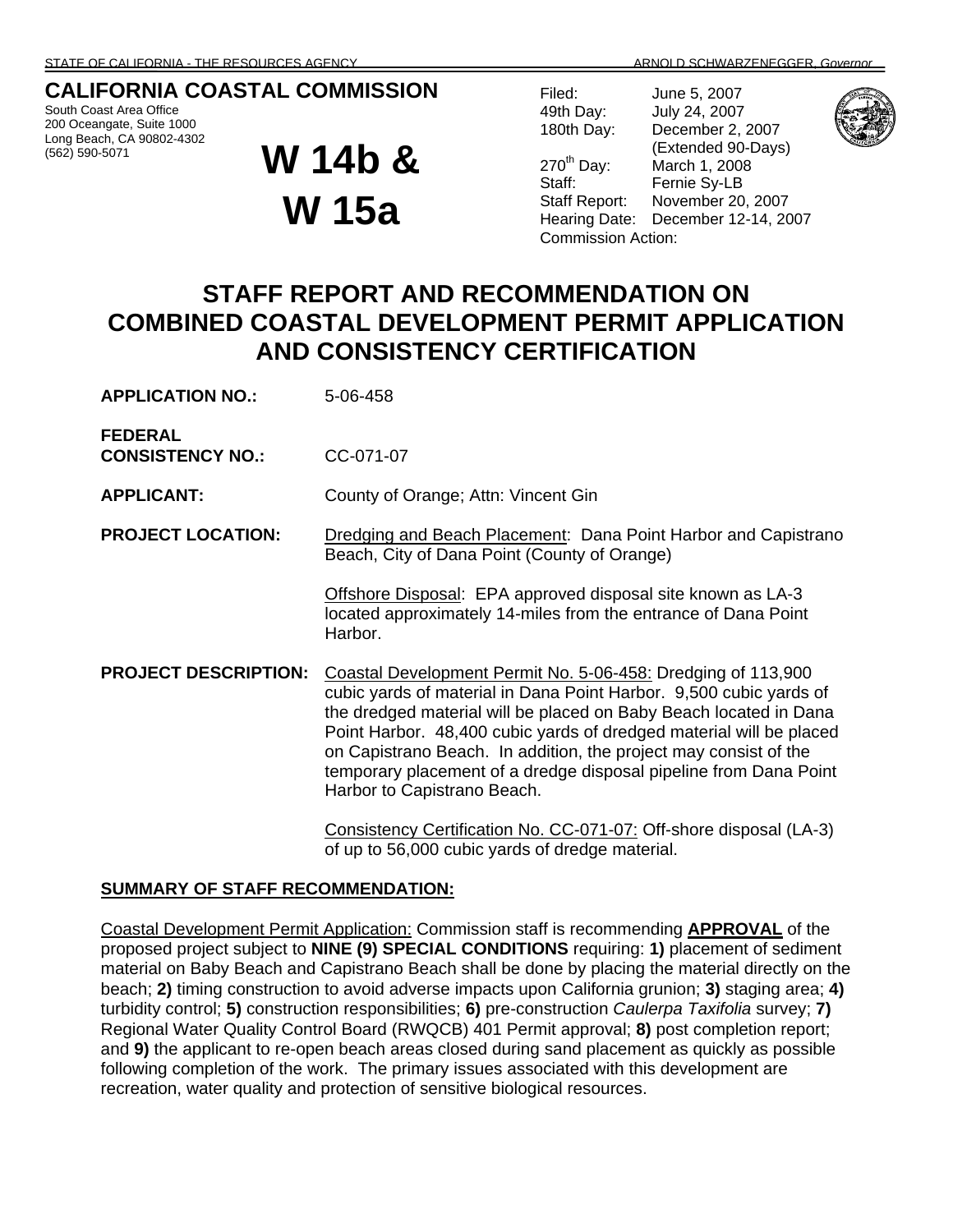Consistency Certification: The project includes a consistency certification for the disposal of 56,000 cubic yards of dredge material at LA-3, an EPA designated ocean disposal site located approximately 14-miles from the entrance of Dana Point Harbor. This consistency certification is needed to authorize the disposal of the dredged material beyond the three mile limit of state waters.

The Commission has previously authorized other dredge disposal projects at this location. The proposed project is the least environmentally damaging alternative and will not have significant impacts to marine resources. The dredge materials proposed for off-shore disposal are not suitable for beach replenishment because they consist of fine sediment. The proposed project will result in temporary impacts to sensitive habitat and species. The dredge material is considered suitable for ocean disposal and will not impact water quality or marine resources in or around LA-3 or in the coastal zone. The USACE, EPA and RWQCB have confirmed the materials are suitable for disposal at LA-3. Therefore, the project is consistent with the dredging, water quality, marine resources and sand supply policies of the Coastal Act (Sections 30230, 30231 and 30233). The project will have no negative effects on commercial or recreational boating or fishing in the area. The dredging and placement of material at LA-3 will aid in helping to continue to protect and provide commercial fishing and recreational boating industries in Dana Point Harbor by improving navigation within the bay. Therefore, the project is consistent with the recreational and boating policies of the Coastal Act (Sections 30234, 30234.5, 30220 and 30224).

The proposed development is taking place in the City of Dana Point, which has a certified Local Coastal Program (LCP). However, the dredging, which is located in the water of the harbor, and placement of dredged material is taking place on the beach at Baby Beach and Capistrano Beach, all of which is occurring partially or wholly within the Commission's area of original jurisdiction. Section 30601.5 of the Coastal Act allows the Commission to take action on development proposals where there is both local and Commission jurisdiction. Pursuant to Section 30601.5, The Commission and City have agreed that the Commission can take action on the entire Coastal Development Permit, including those areas within the City's jurisdiction. Therefore, the Commission's action will authorize the entire project, which must be evaluated for consistency with the Chapter 3 policies of the Coastal Act.

## **STAFF NOTE:**

A coastal development permit is required for the project pursuant to Section 13252(a) (2) because it involves more than one hundred thousand (100,000) cubic yards of dredging within a twelve month period, as well as other development that is not exempt. A consistency certification is required for disposal of dredge materials at the LA-3 site because it is a federally permitted activity located outside the coastal zone that has effects on the coastal zone.

To facilitate Commission review of these items, both the coastal development permit application and the consistency certification will be heard at the same time. Commission staff recommends approval of the coastal development permit application and concurrence with the consistency certification.

**LOCAL & OTHER AGENCY APPROVALS RECEIVED:** California Environmental Quality Act (CEQA) Categorical Exemption (IPO6-346) prepared by the County of Orange dated November 27, 2006; State Lands Commission Dredging Lease dated February 27, 2007 between the State lands Commission and the County of Orange; Regional Water Quality Control Board (RWQCB) Section 401 Water Quality Certification (pending); U.S. Army Corps of Engineers File No. 200601052-DPS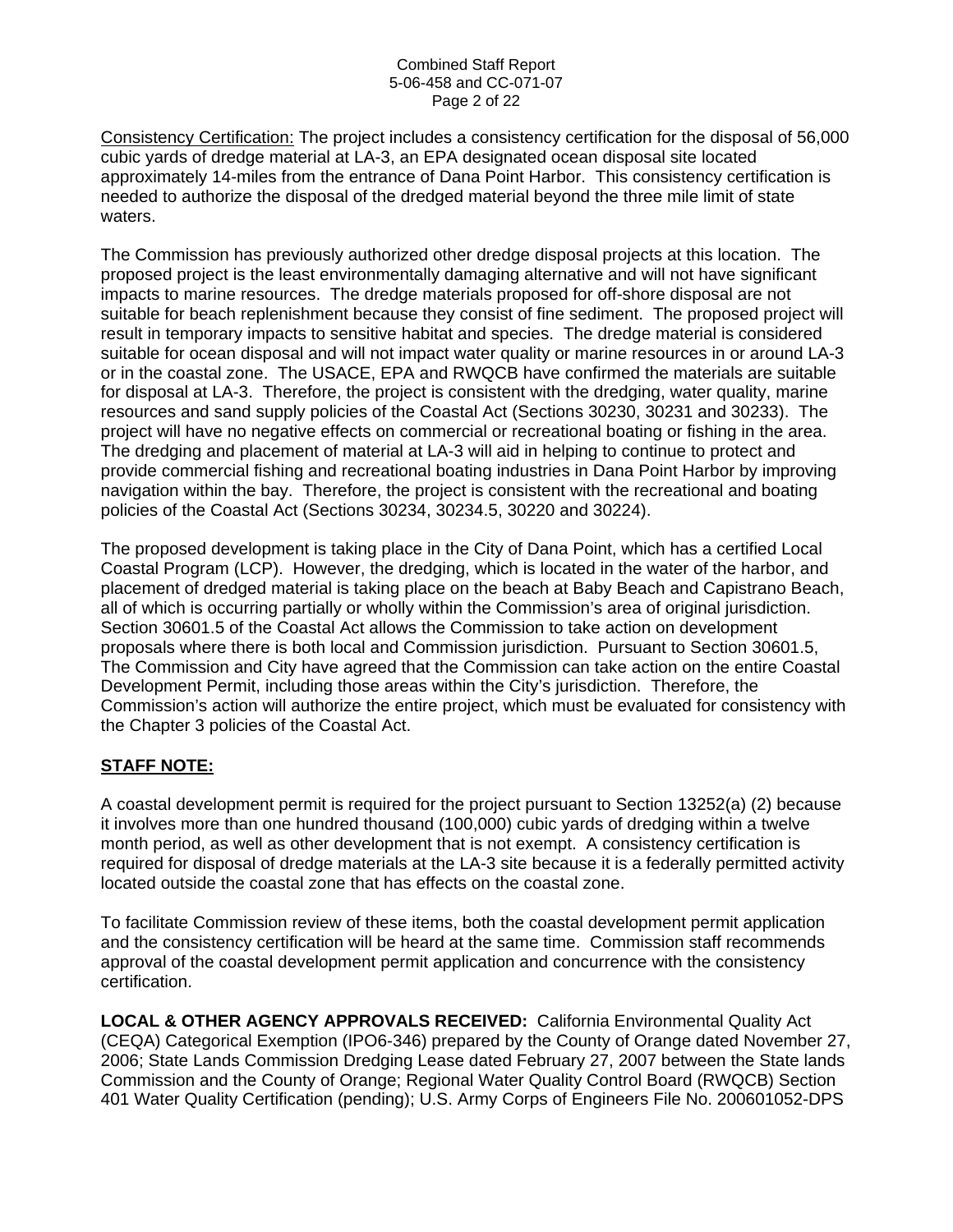(pending CCC permit); an e-mail from Daniel Swenson of the United States Army Corps of Engineers (USACE) to Allan Ota of the United States Environmental Protection Agency (EPA) dated May 8, 2007 giving preliminary concurrence with disposal of dredged material from Dana Point Harbor; an e-mail from Allan Ota of the EPA (EPA) to Daniel Swenson of the USACE dated May 8, 2007 giving preliminary concurrence with disposal of dredged material from Dana Point Harbor; and an e-mail from Mariah Mills of the RWQCB to Moffatt and Nichol dated June 1, 2007 giving preliminary concurrence with disposal of dredged material from Dana Point Harbor.

**SUBSTANTIVE FILE DOCUMENTS:** City of Dana Point Certified Local Coastal Program (LCP); Coastal Development Permit No. 5-97-232/Consistency Certification No. CC-138-97; *Biological*  Assessment of the Dana Point Harbor Maintenance Dredging Project prepared by the Chamber Group dated March 2006; *Sampling and Analysis Plan, Dredge Material Evaluation Dana Point Harbor Maintenance Dredging* prepared by Kinnetic Laboratories, Inc. dated July 2006; Letter to Commission staff from the County of Orange dated November 20, 2006; Letter to Moffatt & Nichol from Commission staff dated December 29, 2006; *Biological Impacts of Temporary Placement of Dredge Disposal Pipeline from Dana Point Harbor to Capistrano Beach* prepared by the Chambers Group dated January 18, 2007; Letter to Commission staff from the City of Dana Point dated February 5, 2007; Letter from Commission staff to Moffatt and Nichol dated December 29, 2006; ; *Dredge Material Evaluation Dana Point Harbor Maintenance Dredging* prepared by Kinnetic Laboratories, Inc. dated March 2007; Letter from Moffatt and Nichol to Commission staff dated March 15, 2007; Letter from Commission staff to Moffatt and Nichol dated April 13, 2007; Letter from Moffatt and Nichol to Commission staff dated June 4, 2007; Letter to the County of Orange from the United States Army Corps of Engineers (USACE) dated April 5, 2007; and Letter from Moffatt and Nichol to Commission staff dated October 18, 2007.

## **LIST OF EXHIBITS**

- 1. Vicinity Map
- 2. Dana Point Harbor Map/Dredge Plan
- 3. LA-3 Ocean Disposal Site Location
- 4. Capistrano Beach Fill Plan

# **I. STAFF RECOMMENDATION, MOTION AND RESOLUTION OF APPROVAL OF COASTAL DEVELOPMENT PERMIT**

**MOTION** *I move that the Commission approve Coastal Development Permit No. 5-06- 458 pursuant to the staff recommendation.*

## **STAFF RECOMMENDATION OF APPROVAL:**

Staff recommends a **YES** vote. Passage of this motion will result in approval of the permit as conditioned and adoption of the following resolution and findings. The motion passes only by affirmative vote of a majority of the Commissioners present.

**RESOLUTION TO APPROVE THE PERMIT:**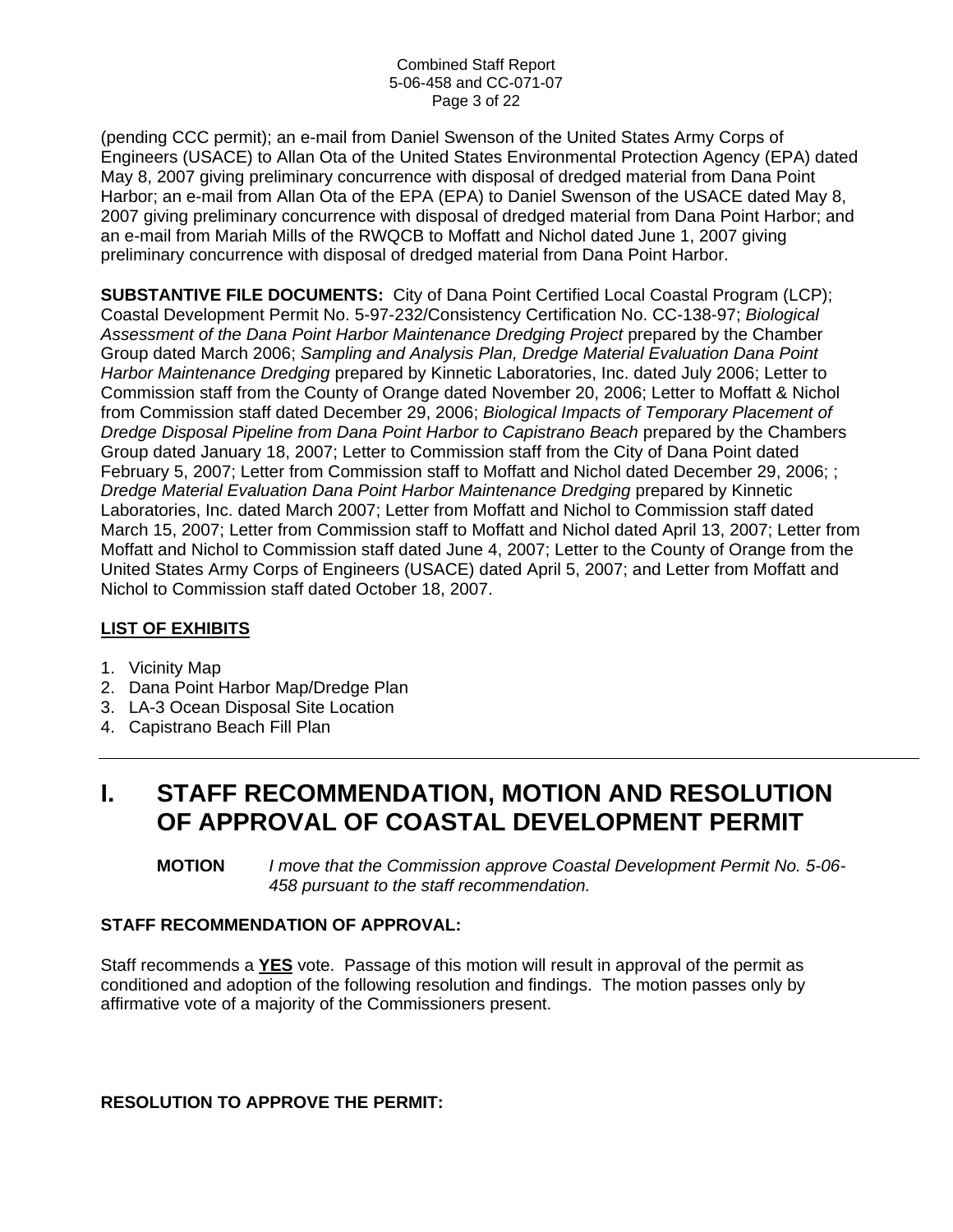The Commission hereby **APPROVES** a coastal development permit for the proposed development and adopts the findings set forth below on grounds that the development as conditioned will be in conformity with the policies of Chapter 3 of the Coastal Act and will not prejudice the ability of the local government having jurisdiction over the area to prepare a Local Coastal Program conforming to the provisions of Chapter 3. Approval of the permit complies with the California Environmental Quality Act because either 1) feasible mitigation measures and/or alternatives have been incorporated to substantially lessen any significant adverse effects of the development on the environment, or 2) there are no further feasible mitigation measures or alternatives that would substantially lessen any significant adverse impacts of the development on the environment.

# **II. STAFF RECOMMENDATION, MOTION AND RESOLUTION OF CONCURRENCE WITH CONSISTENCY CERTIFICATION**

**MOTION** *I move that the Commission concur with consistency certification CC-071-07 that the project described therein is consistent with the enforceable policies of the California Coastal Management Program (CCMP).* 

Staff recommends a **YES** vote on the motion. Passage of this motion will result in a concurrence in the certification and adoption of the following resolution and findings. An affirmative vote of a majority of the Commissioners present is required to pass the motion.

# **RESOLUTION TO CONCUR IN CONSISTENCY CERTIFICATION:**

The Commission hereby concurs in the consistency certification by the County of Orange in CC-071- 07, on the grounds that the project described therein is consistent with the enforceable policies of the CCMP.

# **III. STANDARD CONDITIONS (COASTAL DEVELOPMENT PERMIT)**

- 1. Notice of Receipt and Acknowledgment. The permit is not valid and development shall not commence until a copy of the permit, signed by the permittees or authorized agent, acknowledging receipt of the permit and acceptance of the terms and conditions, is returned to the Commission office.
- 2. Expiration. If development has not commenced, the permit will expire two years from the date this permit is reported to the Commission. Development shall be pursued in a diligent manner and completed in a reasonable period of time. Application for extension of the permit must be made prior to the expiration date.
- 3. Interpretation. Any questions of intent or interpretation of any condition will be resolved by the Executive Director or the Commission.
- 4. Assignment. The permit may be assigned to any qualified person, provided assignee files with the Commission an affidavit accepting all terms and conditions of the permit.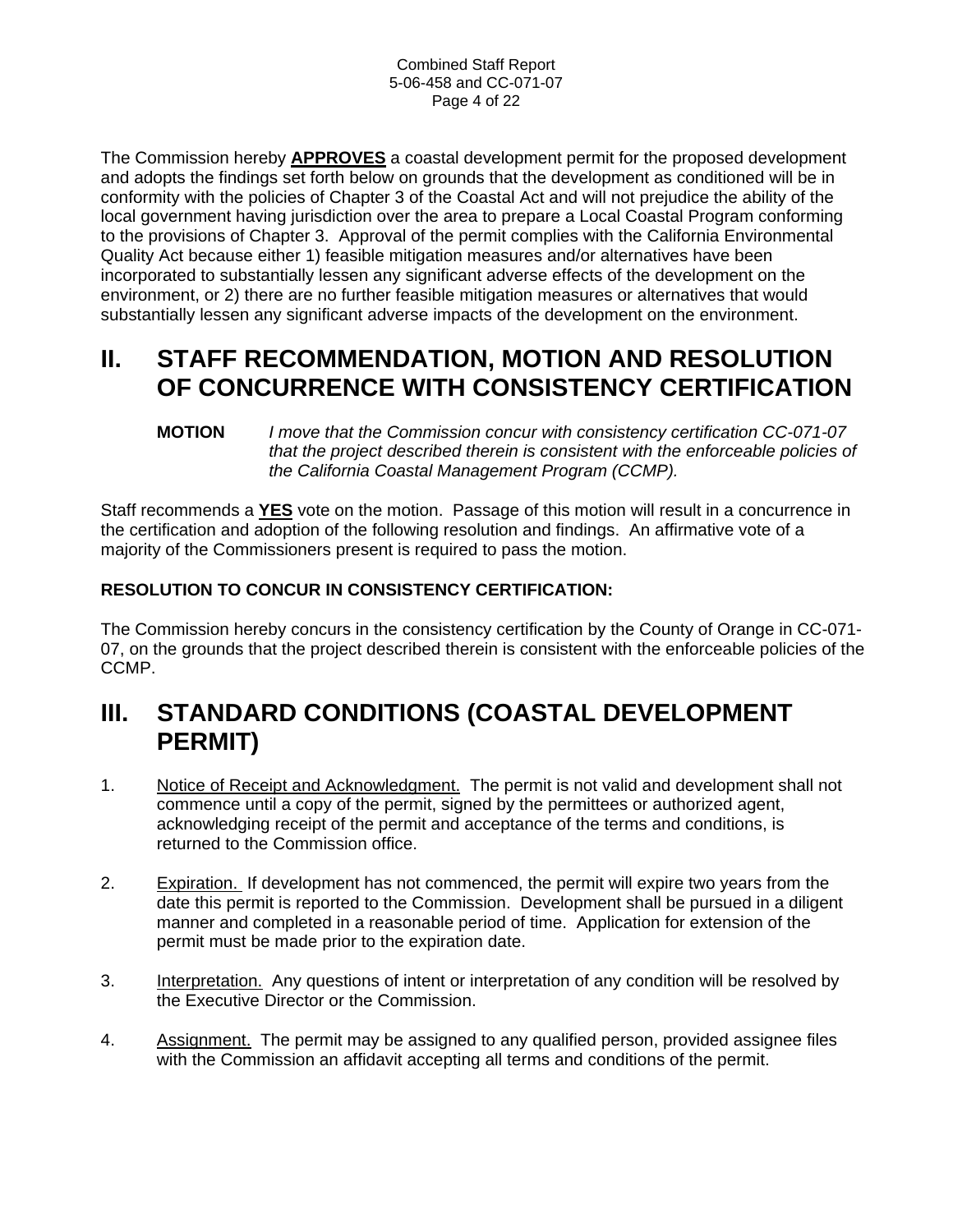#### Combined Staff Report 5-06-458 and CC-071-07 Page 5 of 22

5. Terms and Conditions Run with the Land. These terms and conditions shall be perpetual, and it is the intention of the Commission and the permittees to bind all future owners and possessors of the subject property to the terms and conditions.

# **IV. SPECIAL CONDITIONS (Coastal Development Permit)**

# **1. PLACEMENT OF SEDIMENT ON BABY BEACH AND CAPISTRANO BEACH**

Placement of dredged sand on Baby Beach and Capistrano Beach shall be done by placing the material directly on the beach, along with proposed biological monitoring and impact avoidance measures described to address California grunion and western snowy plover, as described in the following documents: *Biological Assessment of the Dana Point Harbor Maintenance Dredging Project* prepared by the Chamber Group dated March 2006; and *Biological Impacts of Temporary Placement of Dredge Disposal Pipeline from Dana Point Harbor to Capistrano Beach* prepared by the chambers Group dated January 18, 2007. Nearshore placement of sand shall not occur unless approved by the Commission through an amendment to this coastal development permit.

# **2. CONSTRUCTION TIMING (BIOLOGICAL RESOURCES)**

To avoid adverse impacts on California grunion, neither pipe placement or nourishment at Capistrano Beach shall occur within suitable grunion habitat between February 15th to September 15th without a written statement from the Executive Director authorizing said development on specified dates. To obtain such a written statement, the permittee must submit a declaration from the California Department of Fish and Game stating that implementing the development described in this condition on the specific dates proposed will not cause adverse impacts to any California grunion or their eggs. The declaration must contain an assessment of the spawning of the California grunion found in the area and a statement that the development activity on the specific dates proposed and in the specified locations will not interfere with the spawning of the California grunion.

# **3. CONSTRUCTION STAGING AREA PLAN**

- **A. PRIOR TO ISSUANCE OF THE COASTAL DEVELOPMENT PERMIT**, the applicant shall submit two (2) copies of a construction staging area plan for the review and approval of the Executive Director which indicates that the construction staging area(s) will avoid impacts to beach areas or to sensitive habitat areas.
	- (1) The plan shall demonstrate that:
		- (a) Construction equipment or activity shall not occur outside the staging area;
		- (b) Public parking areas shall not be used for staging or storage of equipment;
		- (c) Sandy beach or habitat (vegetated) areas shall not be used as staging areas; and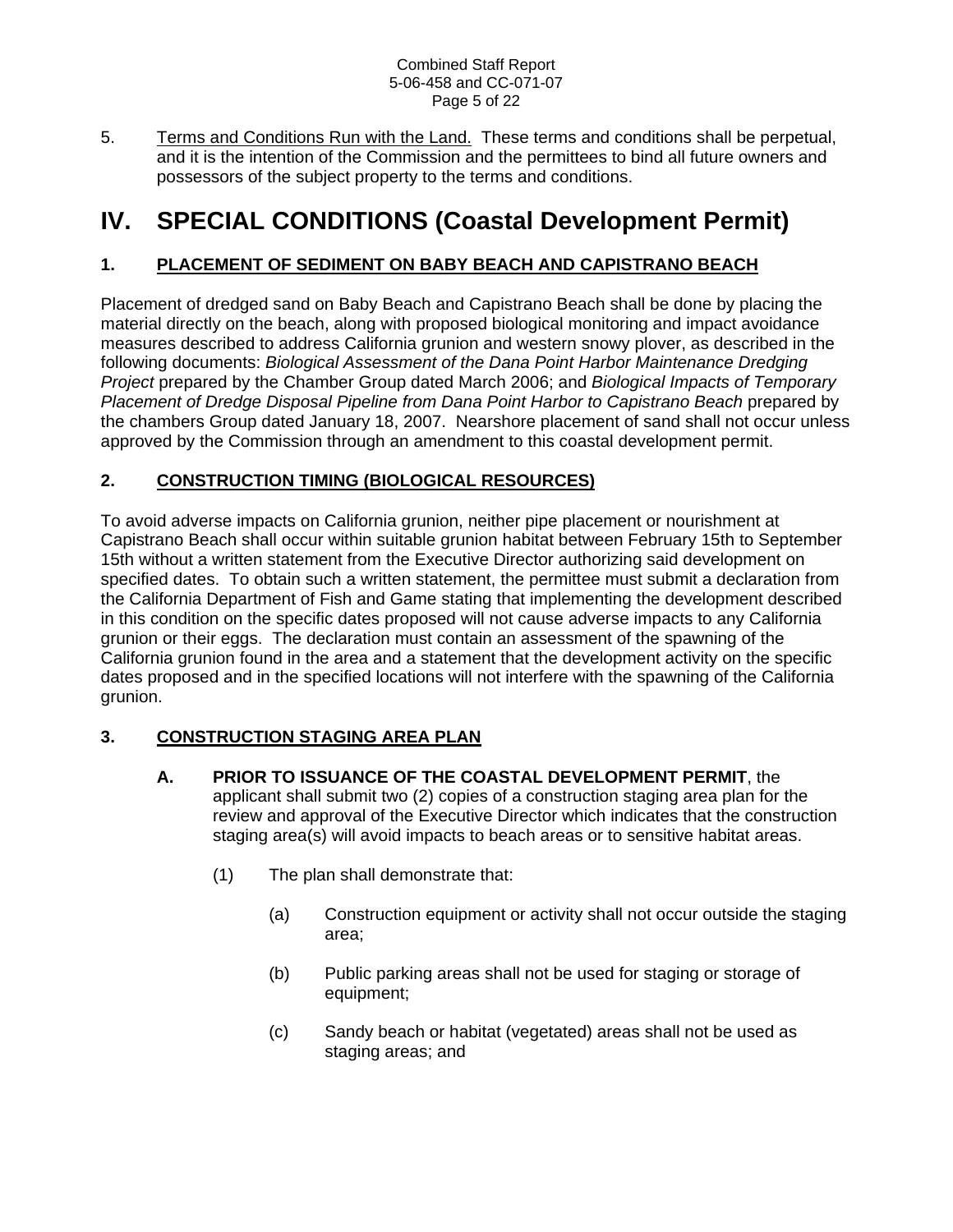#### Combined Staff Report 5-06-458 and CC-071-07 Page 6 of 22

- (d) The staging area for construction of the project shall not obstruct vertical or lateral access to the beach, marina or other recreational facilities
- (2) The plan shall include, at a minimum, the following components:
	- (a) A site plan that depicts:
		- 1. limits of the staging area(s);
		- 2. construction corridor(s);
		- 3. construction site;
		- 4. location of construction fencing.
- **B.** The permittee shall undertake development in accordance with the approved final plans. Any proposed changes to the approved final plans shall be reported to the Executive Director. No changes to the approved final plans shall occur without a Commission amendment to this coastal development permit unless the Executive Director determines that no amendment is legally required.

#### **4. TURBIDITY CONTROL**

As required by the Regional Water Quality Control Board (RWQCB), the applicant shall ensure that the project does not result in:

- **A.** Increases of water turbidity by more than twenty percent (20%) of the natural turbidity during non-storm conditions, nor
- **B.** Dissolved oxygen in the receiving waters being depressed below 5.0 mg/l.

#### **5. CONSTRUCTION RESPONSIBILITIES**

Dredging activities authorized under this CDP shall comply with the following constructionrelated requirements:

- **A.** No construction materials, debris, waste, oil or liquid chemicals shall be placed or stored where it may be subject to wave erosion and dispersion, stormwater, or where it may contribute to or come into contact with nuisance flow;
- **B.** If turbid conditions are generated during the dredging or beach nourishment, a silt curtain shall be utilized to minimize and control turbidity to the maximum extent practicable;
- **C.** The discharge of any hazardous materials into the harbor or any receiving waters shall be prohibited;
- **D.** Floating booms will be used to contain debris discharged into coastal waters and any debris discharged will be removed as soon as possible but no later than the end of each day;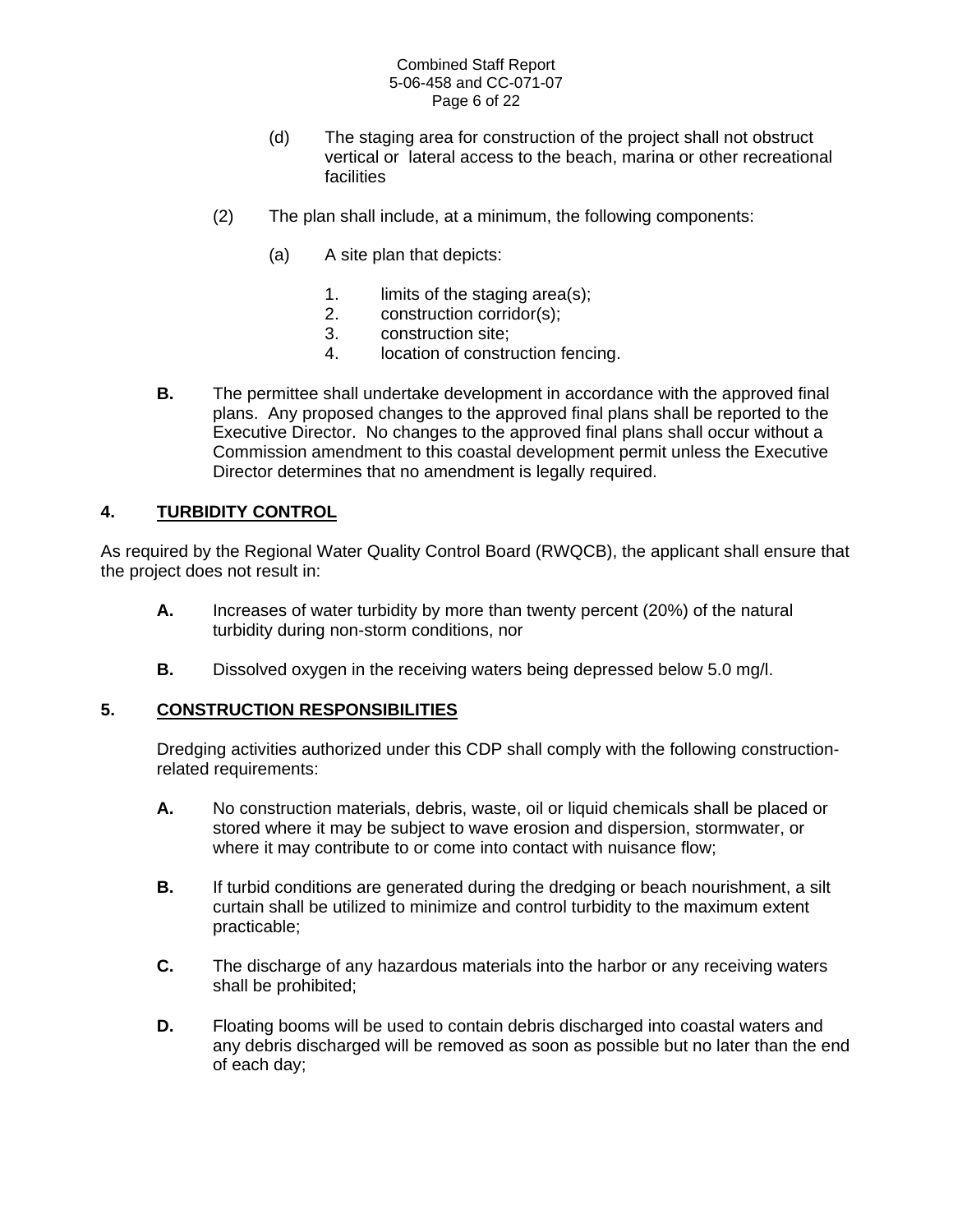#### Combined Staff Report 5-06-458 and CC-071-07 Page 7 of 22

**E.** Non-buoyant debris discharged into coastal waters will be recovered by divers as soon as possible after loss.

# **6. REGIONAL WATER QUALITY CONTROL BOARD (RWQCB) 401 PERMIT**

**PRIOR TO ISSUANCE OF THE COASTAL DEVELOPMENT PERMIT**, the applicant shall provide to the Executive Director a copy of the 401 permit issued by the Regional Water Quality Control Board (RWQCB) regarding the proposed project, or a letter of permission, or evidence that no permit or permission is required. The applicant shall inform the Executive Director of any changes to the project required by the Regional Water Quality Control Board. Such changes shall not be incorporated into the project until the applicant obtains a Commission amendment to this coastal development permit amendment, unless the Executive Director determines that no amendment is legally required.

# **7. PRE-CONSTRUCTION** *CAULERPA TAXIFOLIA* **SURVEY**

- **A.** Not earlier than 90 days nor later than 30 days prior to commencement or re-commencement of any development authorized under this coastal development permit (the "project"), the applicants shall undertake a survey of the project area and a buffer area at least 10 meters beyond the project area to determine the presence of the invasive alga *Caulerpa taxifolia*. The survey shall include a visual examination of the substrate.
- **B.** The survey protocol shall be prepared in consultation with the Regional Water Quality Control Board, the California Department of Fish and Game, and the National Marine Fisheries Service.
- **C.** Within five (5) business days of completion of the survey, the applicant shall submit the survey:
	- i. for the review and approval of the Executive Director; and
	- ii. to the Surveillance Subcommittee of the Southern California Caulerpa Action Team (SCCAT). The SCCAT Surveillance Subcommittee may be contacted through William Paznokas, California Department of Fish & Game (858/467-4218) or Robert Hoffman, National Marine Fisheries Service (562/980-4043), or their successors.
- **D.** If *Caulerpa taxifolia* is found within the project or buffer areas, the applicants shall not proceed with the project until 1) the applicants provide evidence to the Executive Director that all *C. taxifolia* discovered within the project area and all C. taxifolia discovered within the buffer area have been eliminated in a manner that complies with all applicable governmental approval requirements, including but not limited to those of the California Coastal Act, or 2) the applicants have revised the project to avoid any contact with *C. taxifolia*. No revisions to the project shall occur without a Coastal Commission approved amendment to this coastal development permit unless the Executive Director determines that no amendment is legally required.

## **8. POST COMPLETION REPORT**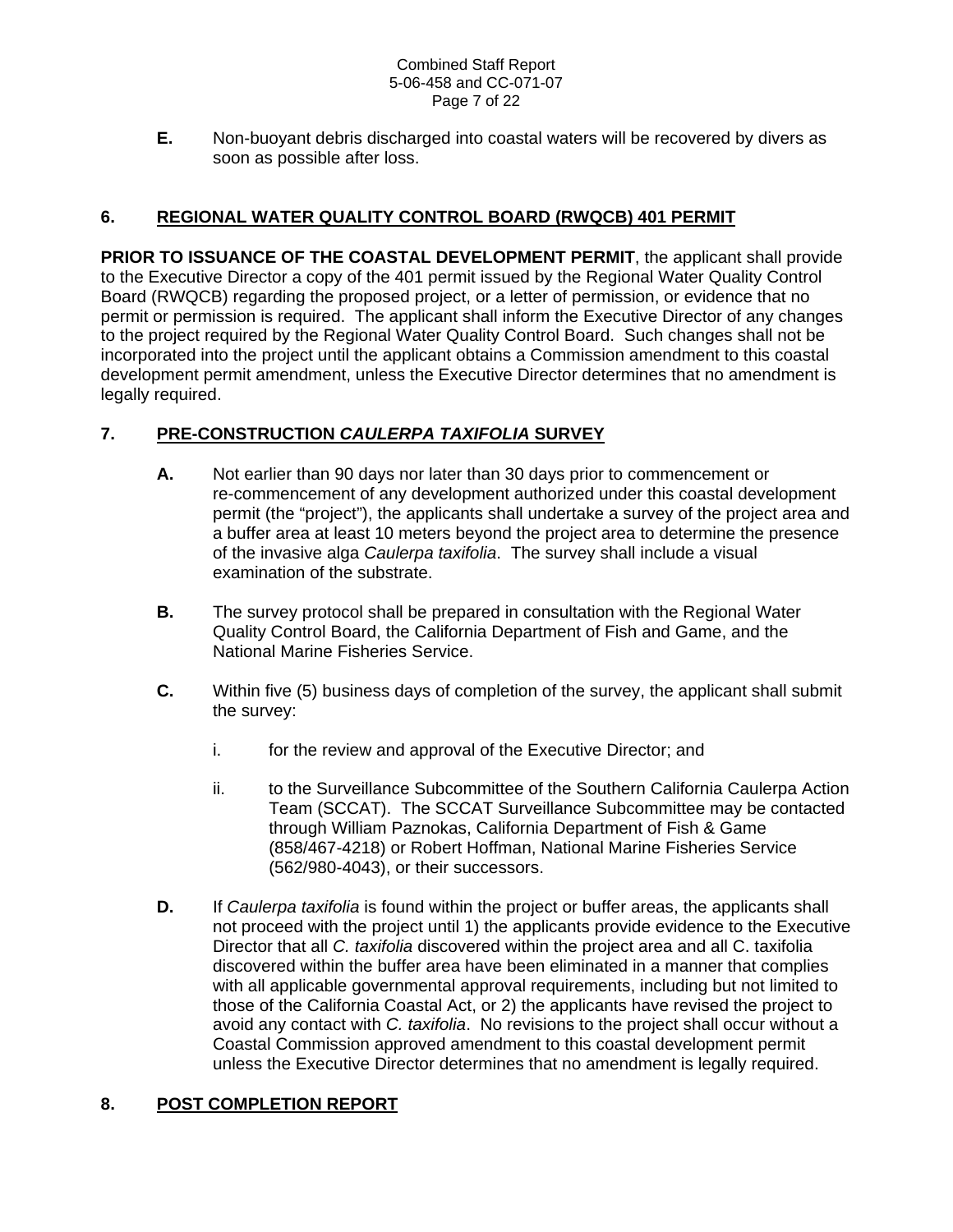#### Combined Staff Report 5-06-458 and CC-071-07 Page 8 of 22

The Permittee shall submit a post-dredging completion report to the Executive Director of the Commission within 30 calendar days after completion of the dredging project to document compliance with all general and special conditions imposed by this permit. The report shall include all information collected by the Permittee, the biological monitor, the dredging operations inspector and the disposal operations inspector or the disposal vessel captain as required by the special conditions of this permit. The report shall indicate whether all general and special permit conditions were met. Any violations of the permit shall be explained in detail. The report shall further include the following information:

- **A.** Permit and project number.
- **B.** Start date and completion date of dredging and disposal operations.
- **C.** Total cubic yards disposed at the authorized disposal site(s).
- **D.** Mode of dredging.
- **E.** Mode of transportation.
- **F.** Form of dredged material.
- **G.** Frequency of disposal and plots of all trips to the authorized disposal site(s).
- **H.** Tug boat or other disposal vessel logs documenting contact with the USCG before each trip to the authorized ocean disposal site.
- **I.** A certified report from the dredging site inspector indicating all general and special permit conditions were met. Any violations of the permit shall be explained in detail.
- **J.** Pre-dredging hydrographic survey.
- **K.** A detailed post-dredging hydrographic survey of the dredging area. The survey shall show areas above the dredging design depth shaded green, areas between the dredging design depth and overdredge depth shaded yellow, areas below overdredged depth that were not dredged or areas that were deeper than the overdredge depth before the project began as indicated on the predredging survey shaded blue, and areas dredged below the overdredge depth or outside the project boundaries shaded red. The methods used to prepare the post-dredging survey shall be the same methods used in the predredging condition survey. The survey shall be signed by the Permittee certifying that the data are accurate.

## **9. BEACH CLOSURES**

Beach area closures shall be minimized and limited to areas immediately adjacent to the project area (within 200-feet of the pipeline and deposition area). Beach areas closed for sand placement shall be re-opened for public use as soon as feasible upon completion of sand placement. All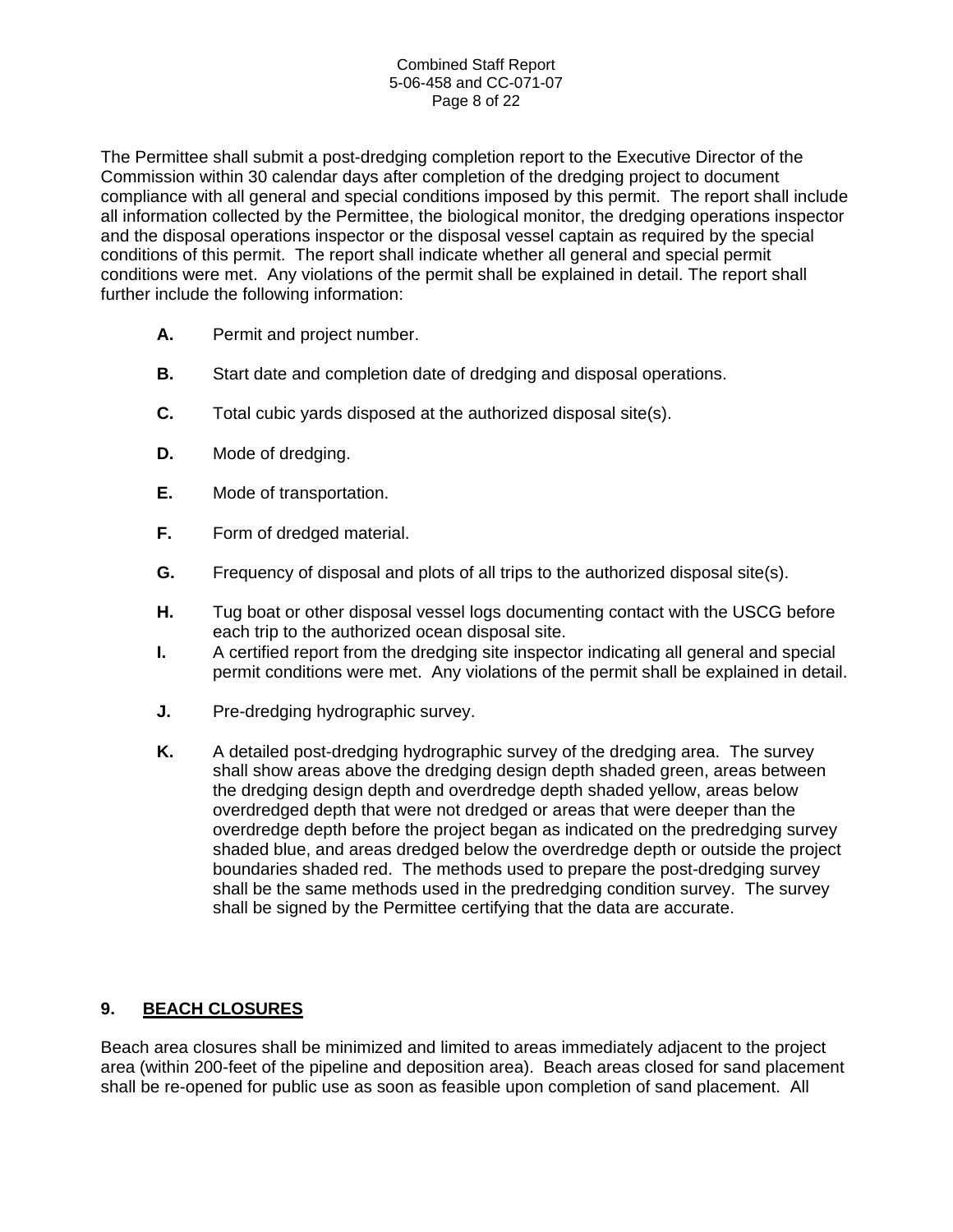#### Combined Staff Report 5-06-458 and CC-071-07 Page 9 of 22

beach areas and recreation facilities outside of the 200-foot radius shall remain open and available for public use during the normal operating hours.

# **V. FINDINGS AND DECLARATIONS**

The Commission hereby finds and declares:

# **A. BACKGROUND, PROJECT LOCATION AND DESCRIPTION**

## **1. Background and Project Location**

Historically, the County of Orange has carried out maintenance dredging in navigational channels and areas under docks within Dana Point Harbor that have become shoaled due to sediment build up. The previous dredging cycle occurred in 1999/2000 (Coastal Development Permit No. 5-97-232/Consistency Certification No. CC-138-97), and approximately 50,500 cubic yards of sandy sediment were dredged. Of this volume, it is estimated that 32,500 cubic yards of clean sand were placed on or nearshore to Capistrano Beach adjacent to the harbor, 3,000 cubic yards of clean sand were placed on the interior swim beach (Baby Beach), and the remaining 15,000 cubic yards of fine silty and clayey material were deposited at LA-3, the EPA approved offshore disposal site.

The construction of Dana Point Harbor began in the late 1960's and the harbor was officially dedicated on July 31, 1971. The harbor is located in Capistrano Bay on the southern Orange County coastline, which is approximately half way between Los Angeles and San Diego (Exhibits #1-2). Dana Point Harbor is a County Park located within the City of Dana Point, and serves recreational boaters and County residents alike with numerous recreational and leisure activities, and is a vital commercial and community center.

Facilities within the harbor immediately adjacent to the water include the East and West marinas containing approximately 2,500 slips, a fuel dock, bait barge, boat launch ramps, commercial fishing docks, a boatyard, guest docks, boat rental docks, yacht clubs, the youth and group facility, an interior swim beach known as "Baby Beach," a fishing pier, and the Ocean Institute docks for tall ships and research vessels.

The proposed project includes areas of the harbor that are tidelands that were granted to the County of Orange by the California State Lands Commission. The County of Orange is the applicant. The proposal does not include submerged lands that are privately owned. The project area is located within State tidelands which were granted to the County of Orange (Statutes of 1919, chapter 526, page 1138). The tidelands grant to the County does not authorize the County to dredge within the grant area without prior approval from the California State Lands Commission (CSLC). Approval may be granted through a tidelands lease from CSLC. The applicant has applied and obtained such a lease.

# **2. Project Description**

The operators of the Dana Point Harbor and the Dana Point Harbor Patrol Office have reported navigational hazard conditions due to shoaling that has occurred in the vicinity of storm drain outfalls and along the West and East Breakwaters. Thus, the County of Orange proposes to carry out maintenance dredging to remove these shoaled areas and other areas that have silted in. In addition, the County wants to remove fine-grained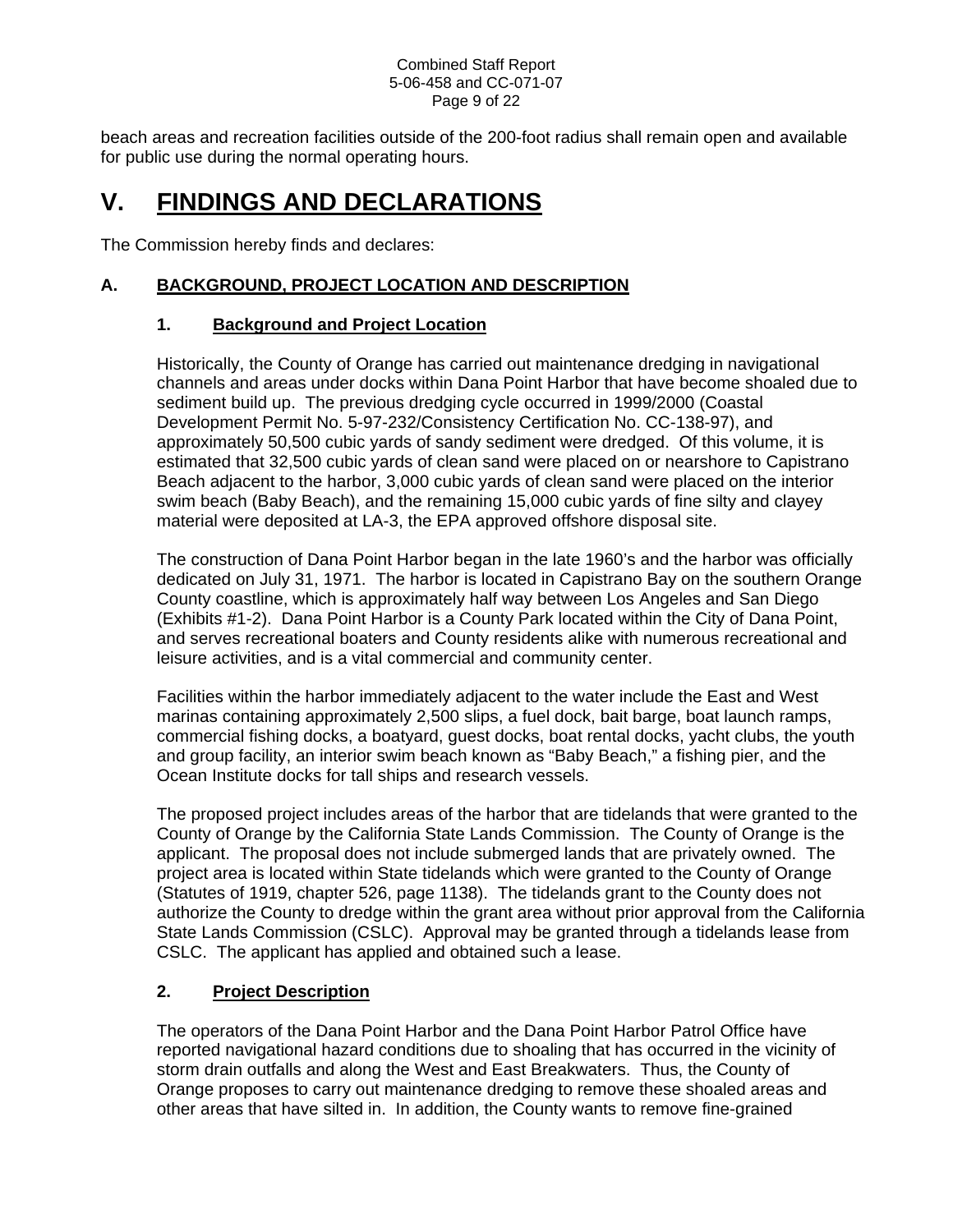material contaminated with coliform bacteria from the inter-tidal shore face at Baby Beach located within the harbor. The County also wants to reuse any suitable clean dredged material for beach nourishment purposes and then dispose of any material not suitable for nourishment purposes at LA-3. Therefore, the scope of the project consists of maintenance dredging of the navigational channels, anchorages, turning basins and areas under docks affected by sediment build up, disposal of dredged material, and reuse of suitable clean material to enhance the sediment quality of the interior harbor beach (Baby Beach) and nourishment of the County park portion of Capistrano Beach.

The specific locations where dredging will take place are: 1) West Anchorage; 2) Main Channel adjacent to the West Breakwater; 3) Interior "Baby Beach": 4) West Anchorage area between Pier and Youth and Group Docks; 5) Pilgrim Moorage; 6) West Basin Channel; 7) Boat Launch Ramp Basin; and 8) East Basin Channel (Exhibit #2). Originally, dredging was also proposed for the East Basin area adjacent to a 60" Outfall pipe; however, dredging at this location has now been removed from the proposed project.

The design project depths in the dredging areas vary from -8-feet MLLW (Mean Lower Low Water) in the Boat Launch Ramp and Youth and Group Docks to -15-feet MLLW in the Main Channel and removal of one (1)-foot of the top layer of fine sand at "Baby Beach".

The total quantity of dredge material, with an allowance for 2-feet of possible overdredge depth beyond design depth and a 10% contingency to account for incidental sloughing of dredge cut side slopes and sedimentation that may occur subsequent to condition survey, is estimated to be 113,900 cubic yards.

The fine silty, clayey and gravelly material of about 56,000 cubic yards will be disposed of at an EPA approved site (LA-3) which is located approximately 14-miles from the entrance of Dana Point Harbor (Exhibit #3). The clean coarse sand sediment removed from the Main Channel and West Anchorage will be used for beach replenishment. It is proposed that approximately 9,500 cubic yards of clean coarse material will be used to replace the top layer of fine sand material removed from 'Baby Beach" during the project. Approximately 48,400 cubic yards of clean coarse sand material is anticipated to be used to nourish Capistrano County Beach. Two alternatives are being considered for nourishment of the County Portion of Capistrano Beach. One option is to place material directly on the beach, and the other would place sand in the nearshore littoral zone (Exhibit #4).

Chemical composition, grain size and bioassay testing as outlined in the documents entitled *Sampling and Analysis Plan, Dredge Material Evaluation Dana Point Harbor Maintenance Dredging* prepared by Kinnetic Laboratories, Inc. dated July 2006 and *Dredge Material Evaluation Dana Point Harbor Maintenance Dredging* prepared by Kinnetic Laboratories, Inc. dated March 2007 were conducted and it was determined that the proposed material to be deposited on Baby Beach and Capistrano Beach was allowable and confirmed that the remaining dredged material should be deposited at LA-3.

The material within the harbor channels designated for disposal at LA-3 will be removed using clamshell dredge equipment, loaded onto bottom-dump scows, and transported to the LA-3 ocean disposal site. The material from Baby Beach will be removed during low tide hours using excavation equipment, loaded onto trucks, transported to a location where the material can be loaded into the scows and then transported to the LA-3 disposal site.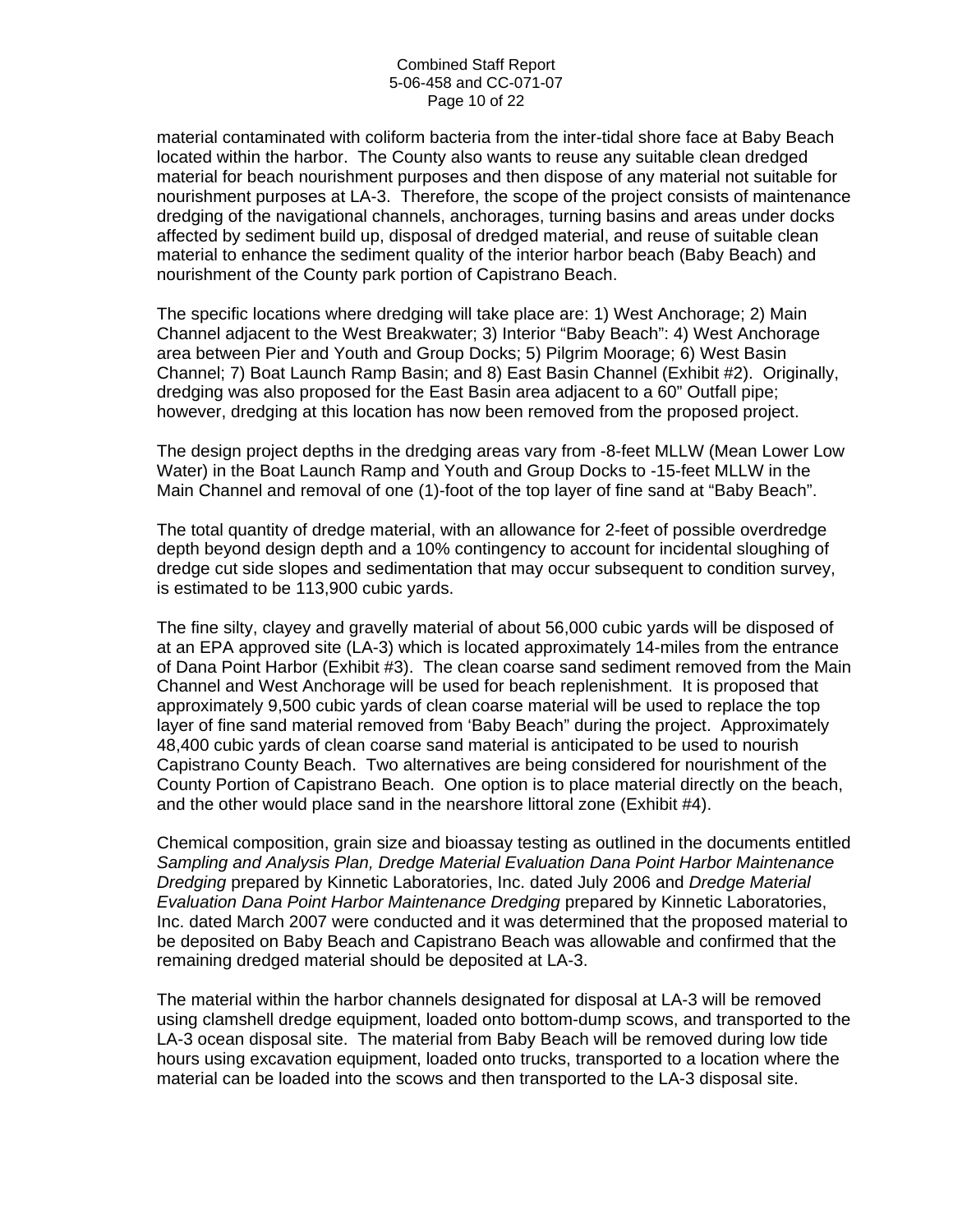The County has indicated that the method to be used for the removal of the sand sediment that will be placed upon Capistrano Beach would be generally dependent on where on Capistrano Beach the material is to be placed. If the material is to be placed on the higher area of the beach (this method is required as conditioned by this permit), the material will most likely be removed using a cutter/suction head dredge and hydraulically pumped via pipeline to Capistrano Beach. The pipe would be submerged, lying on the ocean bottom. It would have a surface hookup within the harbor and would emerge onto Capistrano Beach, above the high tide line, and probably close to the middle of the beach. From this point on Capistrano Beach, the construction crew would hook up 200-300-foot sections of shoreline parallel-pipeline that would go to the specific placement locations along the beach. Final grading would be preformed by using bulldozers. This pipeline would be in place for approximately a maximum of twelve (12) weeks. The placement of this pipeline on the beach would not impede public access as sand would be pushed up and around and over the pipes to create a "walkover" ramp for people to be able to safely go over the pipes.

If the County received approval to place the dredged sand in the nearshore zone, the material will most likely be removed using clamshell dredge equipment, loaded onto scows, and transported to offshore of Capistrano Beach. Tugboats would then position the scow for bottom dumping into the nearshore/surfzone area. As conditioned (see discussion below), this method would require a permit amendment from the Commission since inadequate information was submitted with this application to determine impacts and address mitigation.

The small amount of coarse sand to be placed onto Baby Beach would be placed the same methods approved for use at Capistrano Beach.

The anticipated timeframe for the proposed project is as follows: 1) four (4) weeks for mobilization and construction equipment; 2) four (4) weeks for dredging and disposal assuming that both the fine and coarse sediment dredging operations occur simultaneously; and 3) four (4) weeks for demobilization of construction equipment. A minimum number of boat slips will be closed during dredging and the boats will be moved to temporary slips. The County will only relocate boats and will install any new docks. If the County intends to install new docks, they would need to submit an amendment to this permit to accomplish this.

Although the placement of sand at Capistrano Beach is referred to as beach nourishment in the application package, the applicant states that it actually is an opportunistic benefit for disposal of littoral sediment dredged from Dana Point Harbor. The placement of sand at Capistrano Beach is driven by the need to dispose of the dredge material and not viceversa. Accordingly, there are no plans to do post-construction monitoring of this specific project as might have been done for an intended nourishment project where placement of sand is needed to maintain a specified beach width.

## **B. STATUS OF LOCAL COASTAL PROGRAM (LCP)**

The standard of review for federal consistency certifications is the policies of Chapter 3 of the Coastal Act, and not any Local Coastal Program (LCP) of the affected area. If the Commission has certified an LCP and incorporated it into the California Coastal Management Program (CCMP), the LCP can provide guidance in applying Chapter 3 policies in light of local circumstances. If the Commission has not incorporated an LCP into the CCMP, the LCP cannot guide the Commission's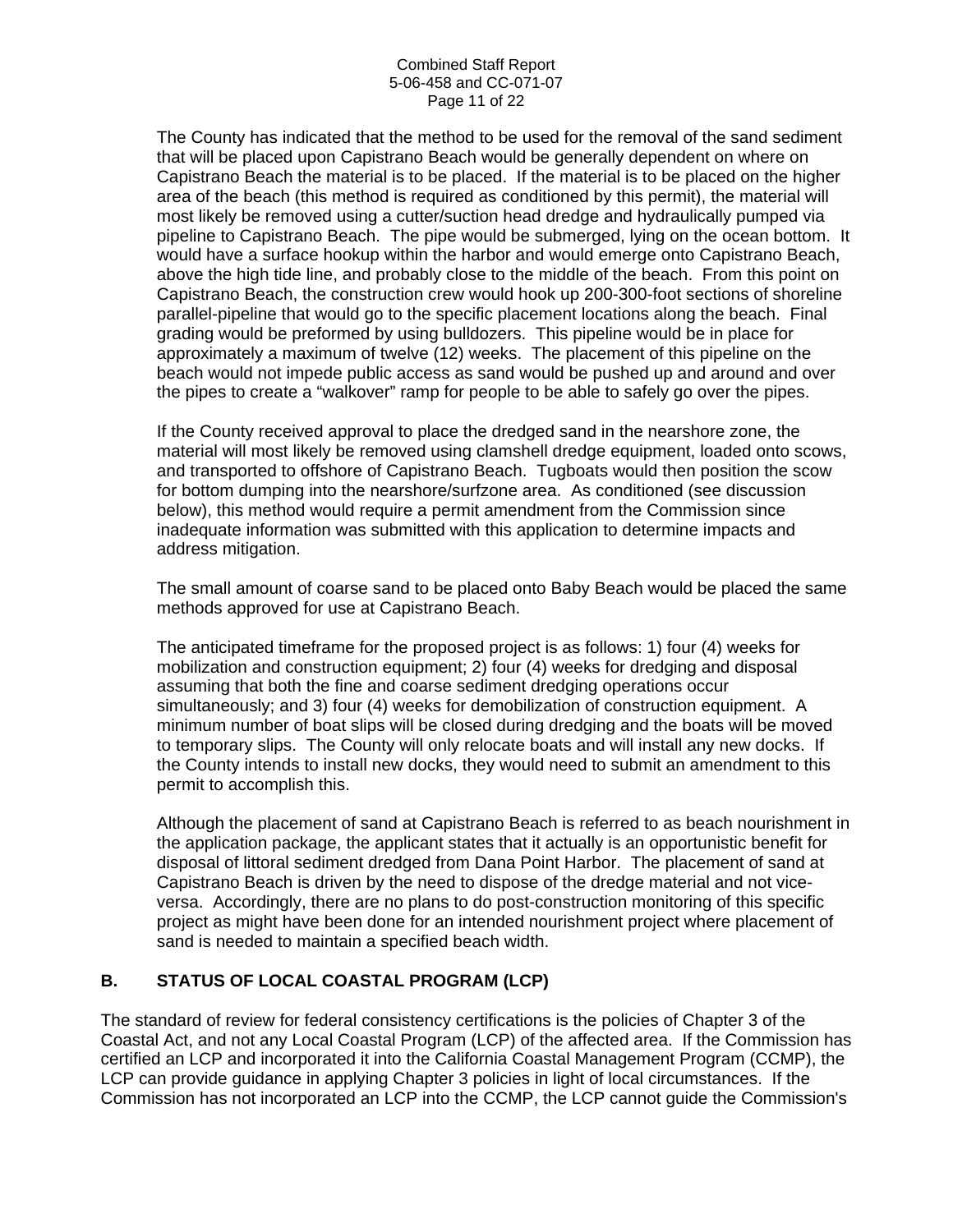#### Combined Staff Report 5-06-458 and CC-071-07 Page 12 of 22

decision, but it can provide background information. There is presently a certified LCP for the City of Dana Point. Therefore, the Commission has incorporated the LCP for the City of Dana Point into the CCMP.

#### **C. APPLICANT'S CONSISITENCY CERTIFICATION**

The County of Orange has certified that the proposed project is consistent with the California Coastal Management Program.

#### **D. CHAPTER 3 POLICY ANALYSIS OF COASTAL DEVELOPMENT PERMIT AND CONSISITENCY CERTIFICATION**

Section 30230 of the Coastal Act states:

*Marine resources shall be maintained, enhanced, and where feasible, restored. Special protection shall be given to areas and species of special biological or economic significance. Uses of the marine environment shall be carried out in a manner that will sustain the biological productivity of coastal waters and that will maintain healthy populations of all species of marine organisms adequate for long-term commercial, recreational, scientific, and educational purposes.* 

Section 30231 of the Coastal Act states:

*The biological productivity and the quality of coastal waters, streams, wetlands, estuaries, and lakes appropriate to maintain optimum populations of marine organisms and for the protection of human health shall be maintained and, where feasible, restored through, among other means, minimizing adverse effects of waste water discharges and entrainment, controlling runoff, preventing depletion of ground water supplies and substantial interference with surface water flow, encouraging waste water reclamation, maintaining natural vegetation buffer areas that protect riparian habitats, and minimizing alteration of natural streams.* 

Section 30233 of the Coastal Act states:

*(a) The diking, filling, or dredging of open coastal waters, wetlands, estuaries, and lakes shall be permitted in accordance with other applicable provisions of this division, where there is no feasible less environmentally damaging alternative, and where feasible mitigation measures have been provided to minimize adverse environmental effects, and shall be limited to the following:* 

*(1) New or expanded port, energy, and coastal-dependent industrial facilities, including commercial fishing facilities.* 

*(2) Maintaining existing, or restoring previously dredged, depths in existing navigational channels, turning basins, vessel berthing and mooring areas, and boat launching ramps.* 

*(3) In open coastal waters, other than wetlands, including streams, estuaries, and lakes, new or expanded boating facilities and the placement of structural pilings for public recreational piers that provide public access and recreational opportunities.*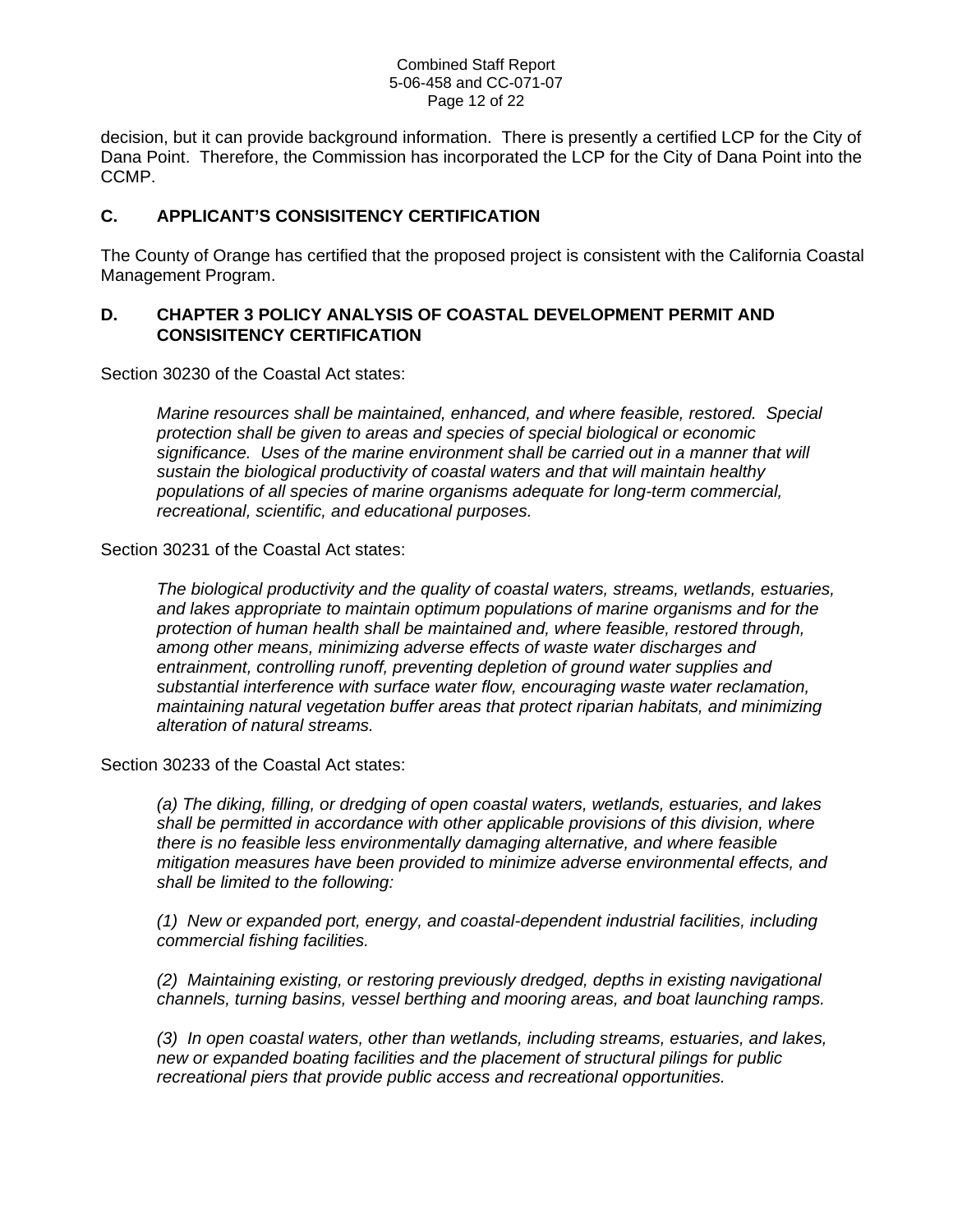#### Combined Staff Report 5-06-458 and CC-071-07 Page 13 of 22

*(4) Incidental public service purposes, including but not limited to, burying cables and pipes or inspection of piers and maintenance of existing intake and outfall lines.* 

*(5) Mineral extraction, including sand for restoring beaches, except in environmentally sensitive areas.* 

*(6) Restoration purposes.* 

*(7) Nature study, aquaculture, or similar resource dependent activities.* 

*(b) Dredging and spoils disposal shall be planned and carried out to avoid significant disruption to marine and wildlife habitats and water circulation. Dredge spoils suitable for beach replenishment should be transported for such purposes to appropriate beaches or into suitable long shore current systems* 

Section 30210 of the Coastal Act states:

*In carrying out the requirement of Section 4 of Article X of the California Constitution, maximum access, which shall be conspicuously posted, and recreational opportunities shall be provided for all the people consistent with public safety needs and the need to protect public rights, rights of private property owners, and nat*ural resource areas from overuse.

Section 30213 of the Coastal Act states:

*Lower cost visitor and recreational facilities shall be protected, encouraged, and, where feasible, provided. Developments providing public recreational opportunities are preferred.* 

Section 30221 of the Coastal Act states:

*Oceanfront land suitable for recreational use shall be protected for recreational use and development unless present and foreseeable future demand for public or commercial recreational activities that could be accommodated on the property is already adequately provided for in the area.* 

Section 30234 of the Coastal Act states:

*Facilities serving the commercial fishing and recreational boating industries shall be protected and, where feasible, upgraded. Existing commercial fishing and recreational boating harbor space shall not be reduced unless the demand for those facilities no longer exists or adequate substitute space has been provided. Proposed recreational boating facilities shall, where feasible, be designed and located in such a fashion as not to interfere with the needs of the commercial fishing industry.* 

Section 30234.5 of the Coastal Act states:

*The economic, commercial, and recreational importance of fishing activities shall be recognized and protected.* 

Section 30220 of the Coastal Act states: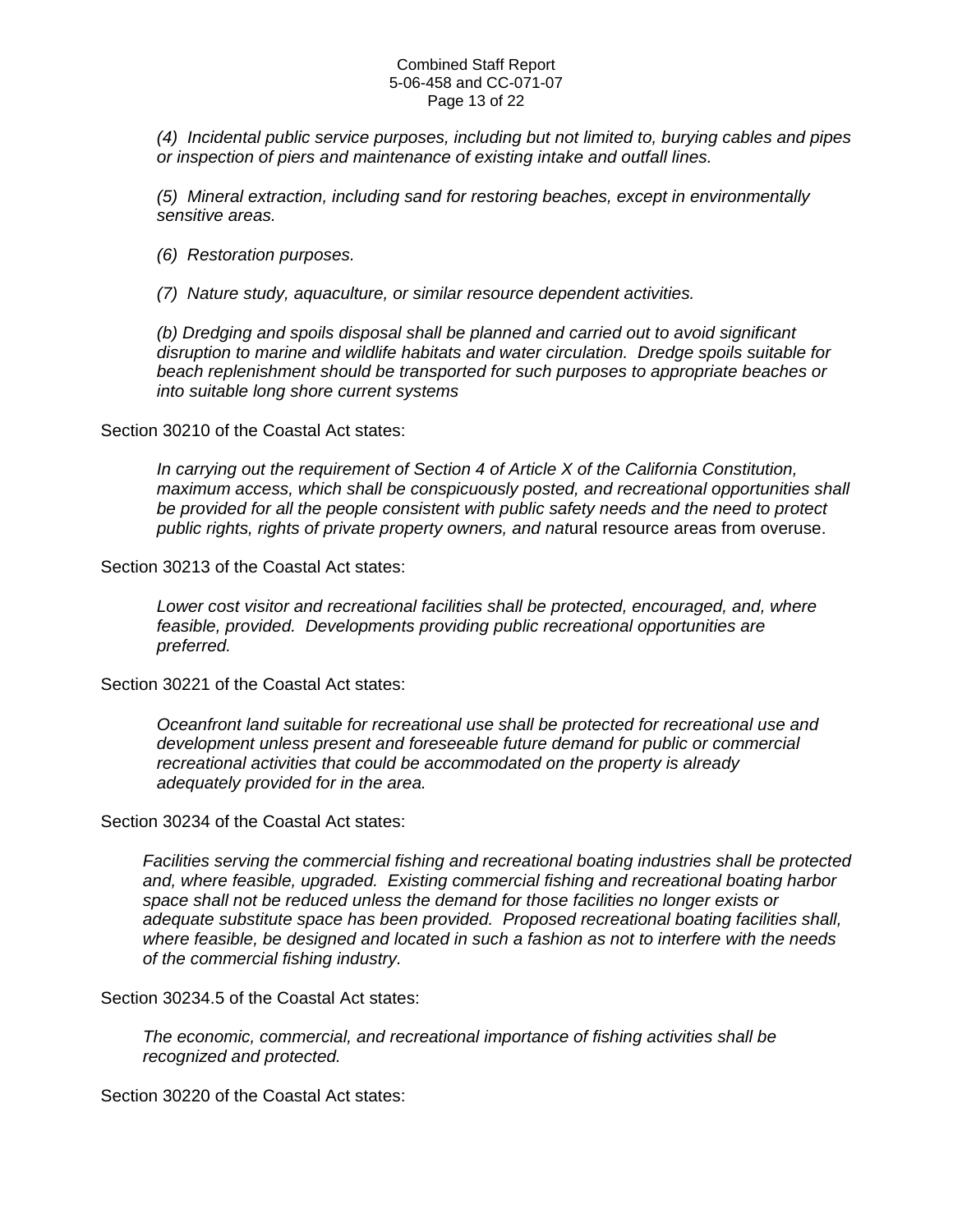*Coastal areas suited for water-oriented recreational activities that cannot readily be provided at inland water areas shall be protected for such uses.* 

Section 30224 of the Coastal Act states:

*Increased recreational boating use of coastal waters shall be encouraged, in accordance with this division, by developing dry storage areas, increasing public launching facilities, providing additional berthing space in existing harbors, limiting non-water-dependent land uses that congest access corridors and preclude boating support facilities, providing harbors of refuge, and by providing for new boating facilities in natural harbors, new protected water areas, and in areas dredged from dry land.* 

#### **1. Sensitive Habitats and Resources**

In this case, the proposed dredging and off-shore disposal would occur in order to restore previously dredged depths in existing navigational channels. Sediment grain size analysis concluded that some of the sediment was suitable for beach replenishment, while the remaining sediment was suitable for disposal at LA-3.

Without dredging, boat slips within the marina would become silted and unusable and use of navigational channels would be impeded, thereby decreasing the usefulness of the site for recreation oriented boating. Accordingly, the no project alternative would have an adverse impact upon boating related uses of coastal waters.

The dredging is only proposed to occur in previously dredged areas to restore previously dredged depths. There are no feasible alternatives to the proposed dredging which would restore the berthing areas at the subject site and be less environmentally damaging. The soft bottom areas of Dana Point Harbor are largely unvegetated and are not known to support meadows of eelgrass. As such, the proposed project will not impact eelgrass.

Section 30230 of the Coastal Act requires that marine resources be protected and that the use of the marine environment be carried out in a manner that will sustain the biological productivity of coastal waters. The proposed dredging may impact sensitive habitats and resources. Therefore, mitigation measures are necessary to protect the biological productivity of coastal waters.

Section 30233 of the Coastal Act allows dredging and filling of coastal waters or wetlands only for the seven uses listed in Section 30233 of the Coastal Act, as stated above, and where such dredging/fill is the least environmentally damaging feasible alternative, and where feasible mitigation measures have been provided to minimize adverse environmental effects. In this case, the proposed dredging would occur in order to maintain existing and/or restore vessel berthing and mooring areas. Fill would result from 1) the placement of dredged sand in the nearshore zone (if such method were to be authorized) which would ultimately be transported to the beach through wave action and littoral drift; and/or 2) the placement of dredged sand within intertidal areas along the sandy beach; and/or 3) from disposal of sediment at the ocean disposal site at LA-3. This proposed dredging and fill is allowable pursuant to Sections 30233(a)(2), 30233(a)(6) and 30233(b) of the Coastal Act. However, in order to verify that the project implements the least environmentally damaging alternative, mitigation measures are necessary.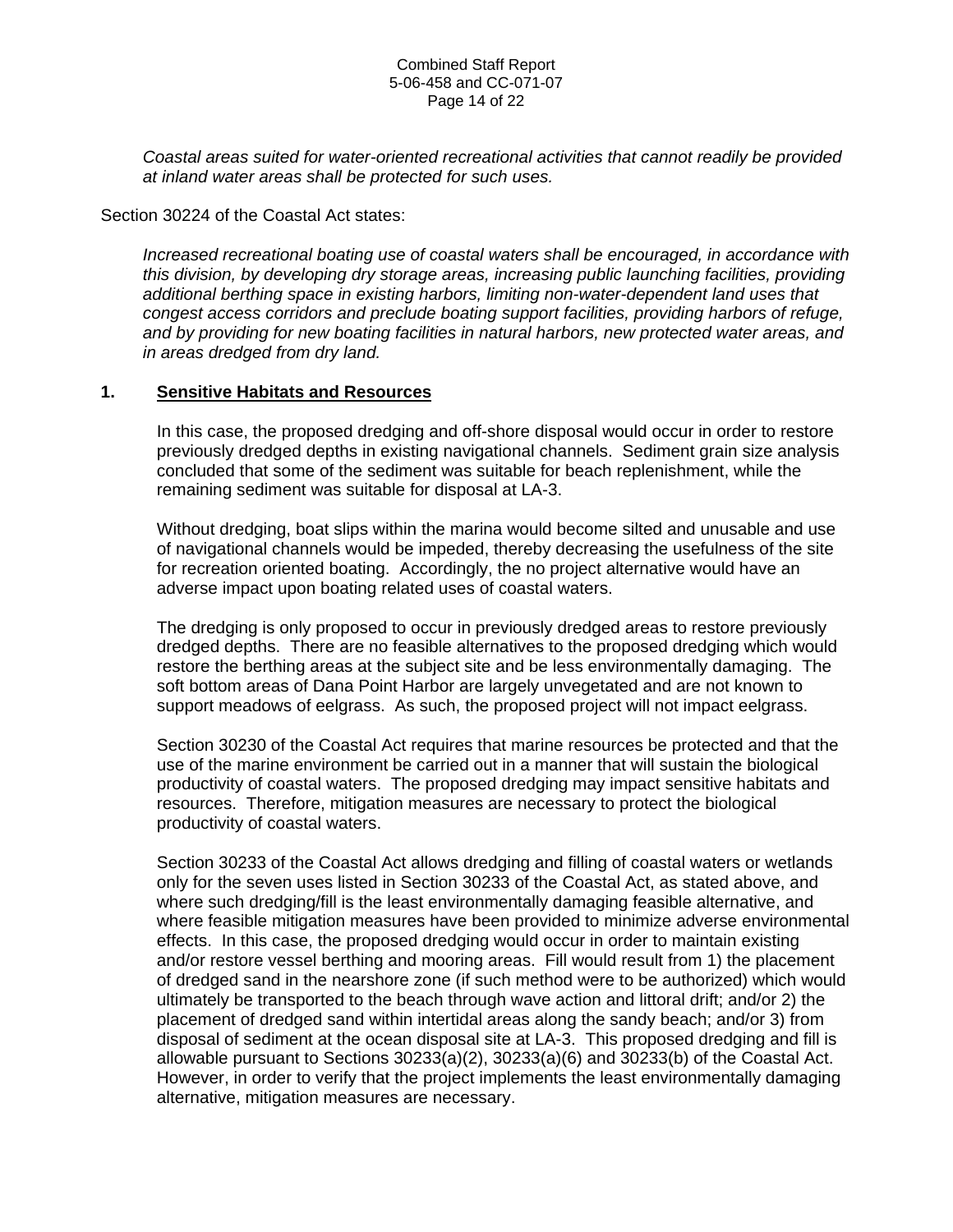In order to evaluate the potential biological impacts associated with the proposed project, the applicant submitted the following document: *Biological Assessment of the Dana Point Harbor Maintenance Dredging Project* prepared by the Chamber Group dated March 2006. The report states that all of the benthic invertebrates (opportunistic species) that live in or on the sediments that will be dredged in Dana Point Harbor will be displaced or destroyed. The disturbed areas are expected to be recolonized rapidly by opportunistic organisms similar to those that occur in the harbor prior to dredging. However, the report also states that soft bottom invertebrates that live adjacent to the dredging area may suffer lethal or sublethal effects from burial and turbidity of sediments disturbed by the dredge. Nonetheless, the dredging would not be expected to result in a long-term change in the diversity, density, or species composition of soft bottom benthic communities in Dana Point Harbor due to the anticipated rapid recolonization by opportunistic organisms and, thus, would have an adverse but insignificant impact.

As stated previously, there are two alternatives being considered for nourishment of the County Portion of Capistrano Beach. One option is to place material directly on the beach, and the other would place sand in the nearshore littoral zone. This applicant's report provides a detailed analysis of the beach placement option, but provides limited analysis of the nearshore placement option.

In regards to option number one (beach placement), the report states that discharge of sand directly onto Capistrano Beach would bury intertidal invertebrates living in the sand or mixed sand/cobble areas. However, most studies have found that diversity, biomass, and abundance of sandy intertidal invertebrates declines following beach nourishment but that the community recovers within a few months. Therefore, the effects of beach nourishment on sandy intertidal invertebrates by direct placement of sand on Capistrano Beach would not be expected to be significantly adverse. The report also states that while impacts to sandy intertidal invertebrates may not be significantly adverse, there may be adverse impacts during the *California grunion* spawning season. Thus, the report states that if sediment placement occurs during the *grunion* spawning season, a qualified biologist should monitor all predicted *grunion* runs. Additionally, the report states that *western snowy plovers* use Capistrano Beach for foraging and resting. Through observations on site and other study areas, the report states that disturbance to *western snowy plovers* during beach placement at Capistrano Beach will be limited to avoidance of the immediate area where activities are occurring and possibly occasional brief disturbance by equipment and personnel accessing the discharge site. However, because Capistrano Beach is not near a *western snowy plover* nesting area, these impacts would be adverse but insignificant. Nonetheless, if sand is placed directly on Capistrano Beach it is recommended that a monitor be present to ensure that *western snowy plovers* are not adversely impacted by this placement.

The applicant's biological report also analyzed, in a limited fashion, the second option which consisted of placing sand in the nearshore littoral zone. This alternative would avoid potential impacts to intertidal invertebrates, *grunion* spawning and the *western snowy plover*. However, nearshore turbidity would be considerably greater using this placement method. Nonetheless, since the nearshore zone of Capistrano Beach is typically extremely turbid, a temporary increase in turbidity over a limited portion of the nearshore zone would not be expected to have significant adverse impacts on marine organisms. While marine organisms will not be significantly impacted, there is a potential that subtidal *reefs* off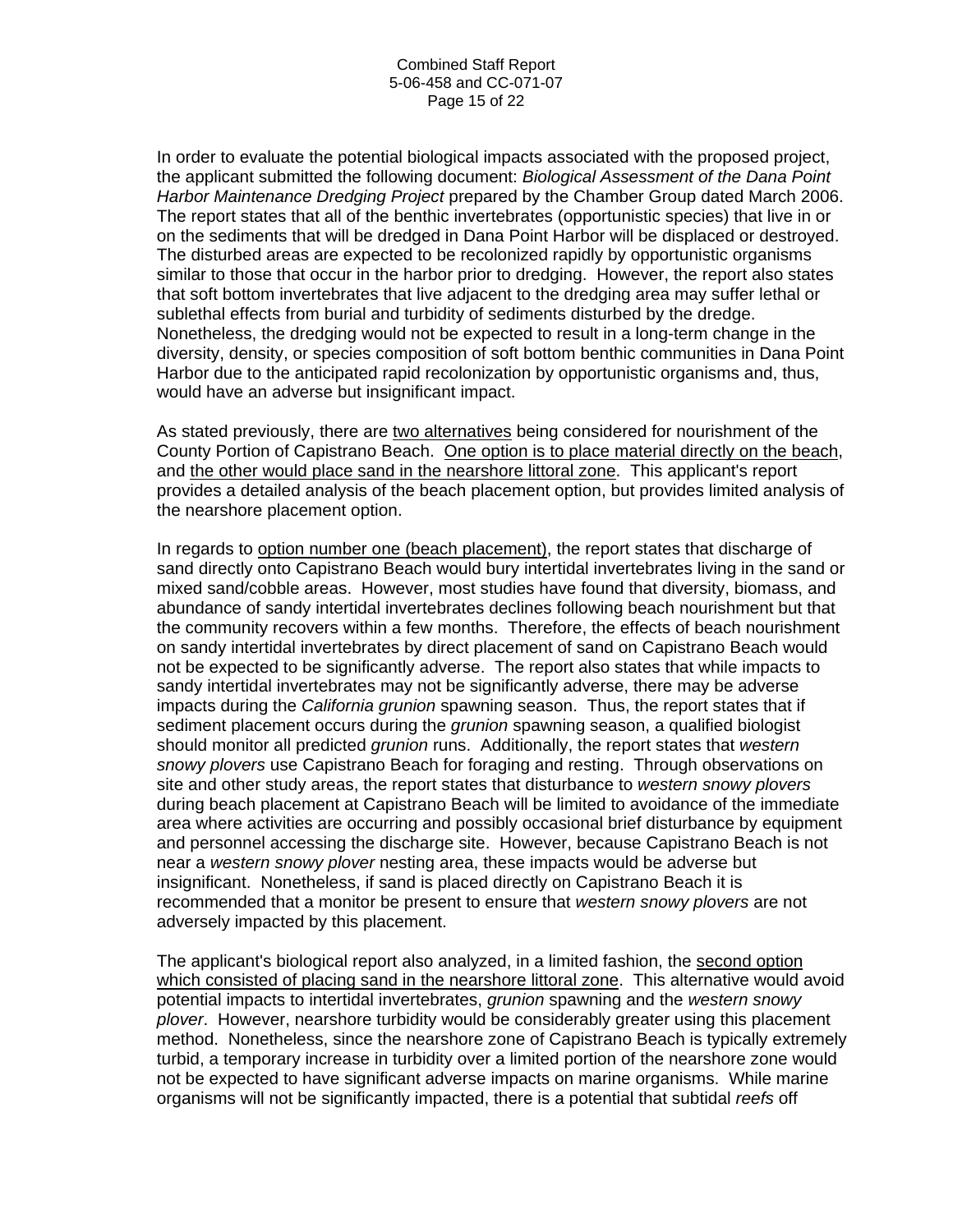Capistrano Beach will get buried with this option. The report also claims that because the biota associated with shallow subtidal *reefs* off Capistrano Beach is adapted to considerable sand movement, no long term change in the composition of the reefassociated communities would be expected. To make sure though that long-term burial of the habitat does not occur, the report recommends that if this nearshore disposal is selected that the rocky subtidal habitat off Capistrano Beach be monitored.

In order to evaluate the potential biological impacts associated with the proposed temporary pipeline that would be used for the beach placement option (option one above), the applicant submitted the following document: *Biological Impacts of Temporary Placement of Dredge Disposal Pipeline from Dana Point Harbor to Capistrano Beach* prepared by the chambers Group dated January 18, 2007. The proposed temporary pipeline would extend from the dredged areas in the harbor to the beach nourishment sites. The pipe would be submerged, lying on the ocean bottom. It would have a surface hookup within the harbor and would emerge onto Capistrano Beach, above the high tide line, and probably close to the middle of the beach. From this point on Capistrano Beach, the construction crew would hook up 200-300-foot sections of shoreline parallel-pipeline that would go to the specific placement locations along the beach. Final grading would be preformed by using bulldozers. This pipeline would be in place for approximately a maximum of twelve (12) weeks. The placement of this pipeline on the beach would not impede public access as sand would be pushed up and around and over the pipes to create a "walkover" ramp for people to be able to safely go over the pipes.

The report states that the main channel of Dana Point where the pipeline will be placed consists entirely of soft bottom habitat. No eelgrass beds occur in Dana Point Harbor. The bottom along the proposed pipeline route outside Dana Point Harbor consists of a mixture of sand and rock. The seafloor east of Dana Point Harbor at about 20-foot depth, where most of the pipeline would be laid, is primarily cobble and sand with isolated patched of reefs and boulders up to six (6)-feet in height. The diversity of organisms on the subtidal reefs in the vicinity of the pipeline is low. The placement of the pipeline would temporarily disturb the bottom in the immediate area where the pipeline is placed and perhaps a few inches on either side as the pipe settles on the bottom. Based on a total pipeline length of about 10,500-feet and a disturbance width of about three (3)-feet, approximately 0.72 acres of subtidal bottom would be temporarily disturbed by pipeline placement. Of that total, 0.52 acres of soft bottom habitat will be temporarily impacted and 0.2 acres of hard bottom habitat will be temporarily impacted. The report concludes by stating that these temporary impacts would be an insignificant impact.

In regards to the placement of the pipeline on the sandy beach, this would temporarily disturb sandy intertidal organisms. However, this intertidal invertebrate community would be expected to recover from this disturbance within a few months. In addition to the impacts upon sandy intertidal organisms, the pipeline could also disturb shorebirds foraging on the beach. This temporary disturbance would be insignificant for most shorebird species; however, the federally threatened western snowy plover sometimes forages on Capistrano Beach. Similarly, as recommended for placement of any sand on Capistrano Beach, this report also recommends that a monitor be present to insure that pipe laying operations avoid areas where *western snowy plovers* are present until the plovers vacate the area. It is recommended that the monitor be present during all operations on Capistrano Beach to insure that project activities do not disturb the foraging or resting activities of this species.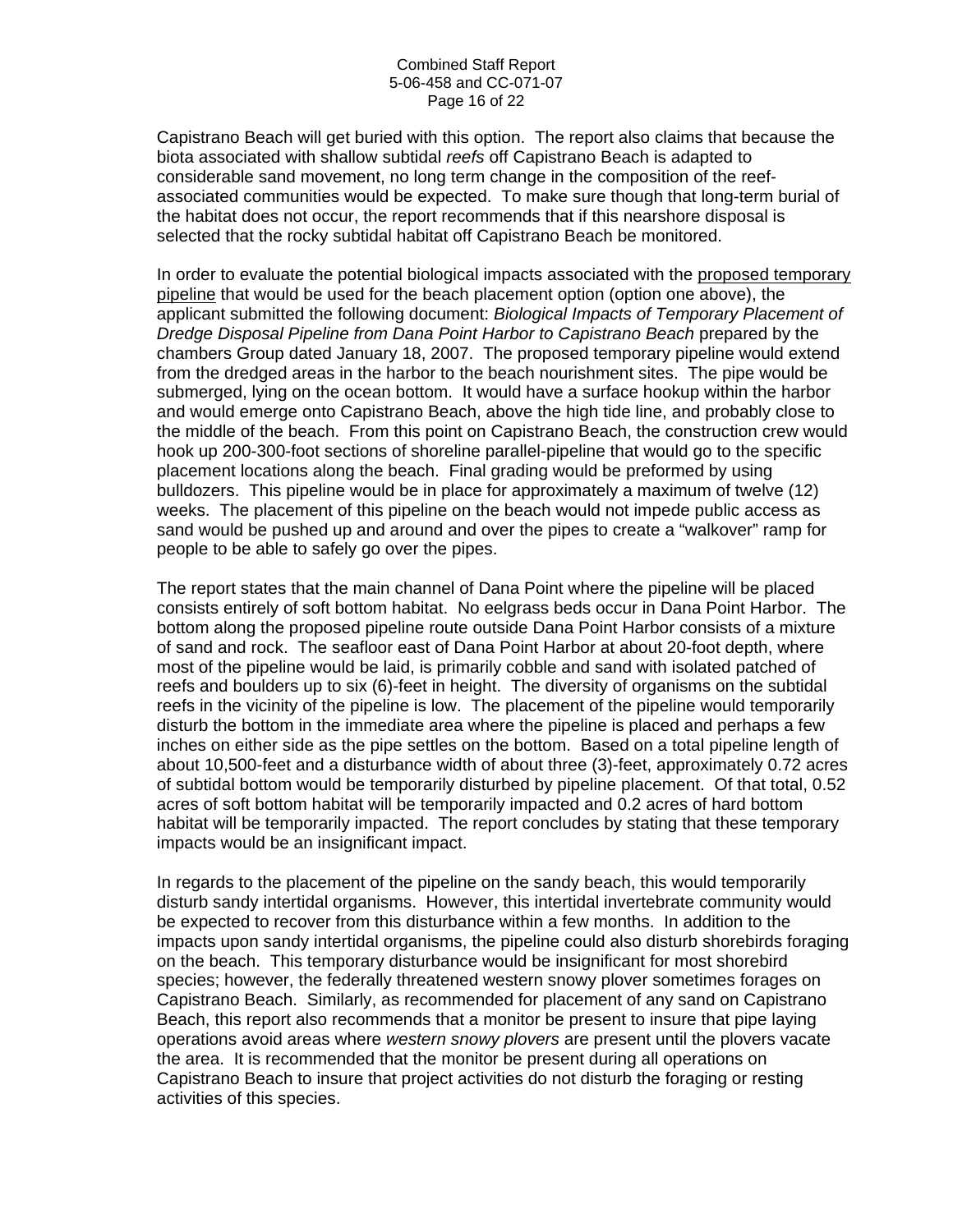As previously discussed, there are two alternatives being considered for nourishment of the County Portion of Capistrano Beach. One option is to place material directly on the beach, and the other would place sand in the nearshore littoral zone. The first option specifically identifies impacts associated with this option such as the impacts to *grunion* and the *western snowy plover*. With mitigation measures (e.g. monitoring, avoidance), these impacts will be minimized or avoided and will not be permanent. However, the analysis submitted for the second option was inadequate. More specific information regarding the potential impacts to the subtidal reefs off Capistrano Beach were not available. However, according to the applicant's preliminary analysis, permanent impacts to subtidal reefs are possible with the second option (nearshore placement). Such permanent impacts would need to be offset. Mitigation might include construction of artificial reef to replace the impacted reef. No mitigation site was identified and the feasibility of implementing an artificial reef as mitigation is unknown. No specific mitigation was identified. The Commission cannot authorize a sand placement option that has unknown impacts and unknown mitigation If the County wishes to pursue the nearshore placement option, they would need to address these issues through an amendment. Meanwhile under this permit, the nearshore sand placement option will not be allowed. Thus, the Commission imposes **SPECIAL CONDITION NO. 1**, which requires that the placement of sediment on Baby Beach and Capistrano Beach must be accomplished through option one, which would place material directly on the beach. **SPECIAL CONDITION NO. 1** also incorporate the applicant's proposals with regard to the protection of the western snowy plover and monitoring for California grunion.

In order to avoid adverse impacts to the *California grunion*, the Commission imposes **SPECIAL CONDITION NO. 2**, which requires the applicant to avoid work during grunion run season unless the obtain clearance from the California Department of Fish and Game and the Executive Director of the Commission to proceed based upon an assessment of the spawning of the California grunion found in the area and a statement that the development activity on the specific dates proposed and in the specified locations will not interfere with the spawning of the California grunion.

The applicant has not identified a staging area for the proposed project. Thus, in order to ensure that no adverse impacts upon sensitive habitats and species occur due to construction staging, the Commission imposes **SPECIAL CONDITION NO. 3**, which requires the applicant to submit a construction staging area plan prior to the issuance of the permit.

The increase in suspended sediments caused by dredging could also decrease light penetration, deter small fish from using the protective habitat, and interfere with bird foraging. The increase in turbidity can interfere with this sight-based feeding. However, wildlife foraging for food in the water column would not need to go a significant distance to avoid areas that are affected by turbidity. Furthermore, the Regional Water Quality Control Board (RWQCB), as one state agency that regulates discharges into coastal waters, sets turbidity standards. The RWQCB standards for acceptable levels of turbidity include a maximum increase of 20% of naturally occurring turbidity and dissolved oxygen levels of not less than five milligrams per liter.

The project proposes to incorporate standard Best Management Practices (BMPs) to minimize turbidity. Discharge onto scows will be controlled, utilizing techniques necessary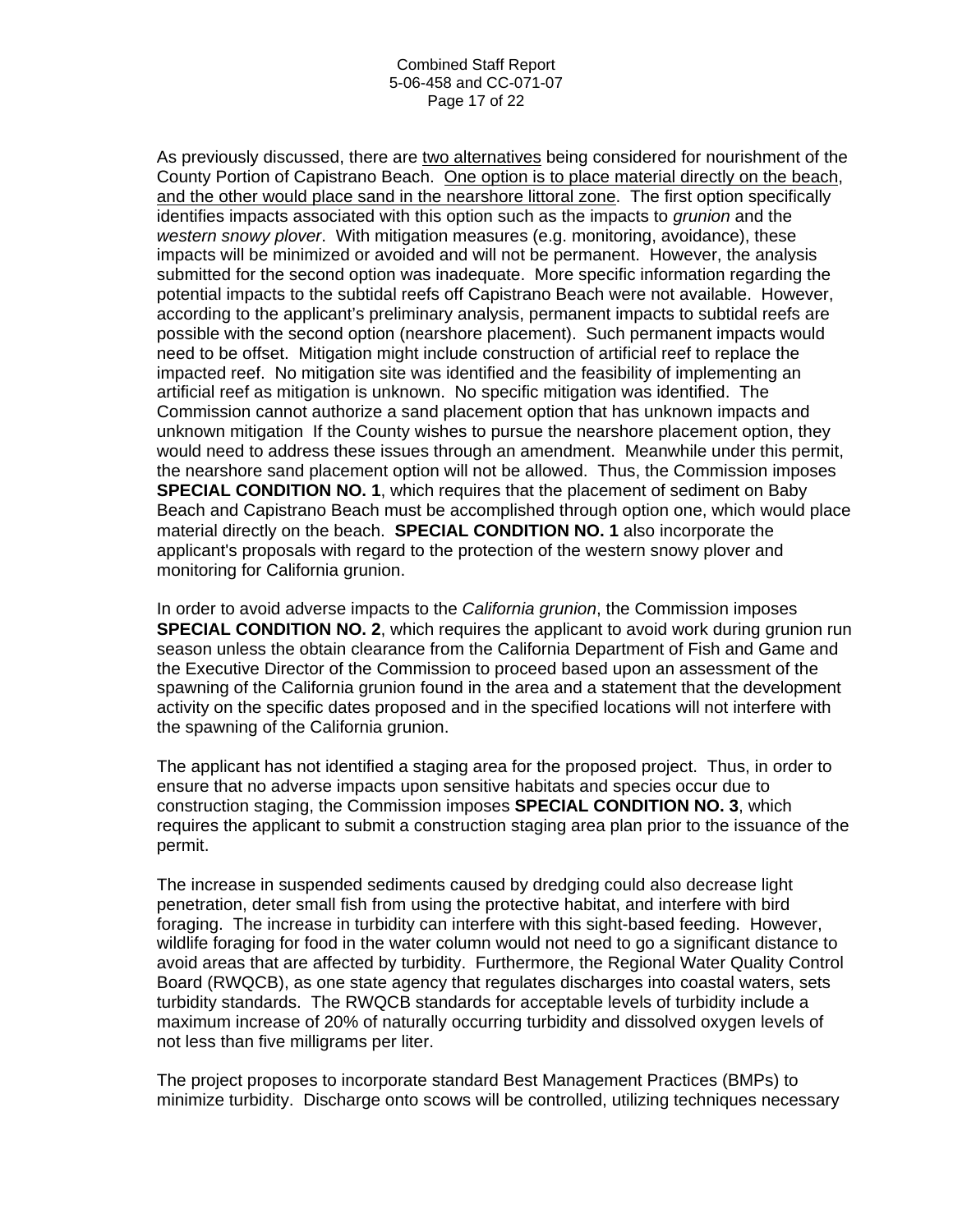to ensure that turbidity during dredging does not increase in the immediate area more than 20% above ambient levels. Turbidity will also be monitored so that general construction activities (e.g., operation of dredge) do not increase turbidity in the immediate area more than 20% above ambient levels. The Commission finds that it is necessary to ensure that these turbidity standards are not exceeded. To assure that acceptable levels of turbidity are maintained, the Commission imposes **SPECIAL CONDITION NO. 4**.

As conditioned, the proposed project will not impact sensitive resources; however, in order to verify this, the Commission imposes **SPECIAL CONDITION NO. 8**, which requires the applicant to document compliance with all general and special conditions defined in this permit to ensure protection of sensitive habitat in proximity to the project area. The Commission finds that the proposed dredging is an allowable use and the least environmentally-damaging feasible alternative (with feasible mitigation measures described below).

#### **CONCLUSION**

Therefore, as conditioned, the Commission finds the proposed project is consistent with Sections 30230 and 30233 of the Coastal Act. In addition, the Commission finds that with these measures, the proposed project will not adversely affect resources of the coastal zone, and therefore, the project is consistent with the policies of the CCMP.

#### **2. Water Quality**

One of the potential adverse effects from dredging and ocean disposal activities is the resuspension and relocation of contaminants. Dredge material can contain elevated levels of heavy metals, pesticides, organics, and other pollutants. These contaminants usually are bound to finer grain material such as clay and silt. Pursuant to the requirements of the Corps and under the direction of the U.S. Environmental Protection Agency (EPA), the applicant conducted physical, chemical, and biological tests on the sediments within the proposed dredging areas of Dana Point Harbor proposed for aquatic disposal at Baby Beach, Capistrano Beach and at the federally-approved ocean disposal LA-3 site.

With respect to the proposed disposal at LA-3, the Commission's main concern is the effects on marine resources and commercial and recreational fishing over the need to assure that the material to be disposed of at LA-3 is uncontaminated and suitable for ocean disposal. The Commission generally uses the federal standards and guidelines for evaluating the suitability of sediment for aquatic disposal. The chemical and biological testing requirements and procedures detailed in the Inland Testing Manual (ITM), (USEPA/USACE 1998) and the Ocean Disposal Testing Manual (Greenbook), (USEPA/USACE 1991) were used to evaluate the suitability of the dredge sediments for ocean disposal. In some cases, the sediment chemistry occurs in a range where it may or may not be suitable for ocean disposal and would require upland or confined aquatic disposal. Contaminants of potential ecological concern (COPECS) included heavy metals, chemical analogues of the pesticide DDT, and polynuclear aromatic hydrocarbons (PAHs) (i.e. chemicals formed during the incomplete burning of coal, oil, gas and other organic substances).

Chemical composition, grain size and bioassay testing, as outlined in the documents entitled *Sampling and Analysis Plan, Dredge Material Evaluation Dana Point Harbor*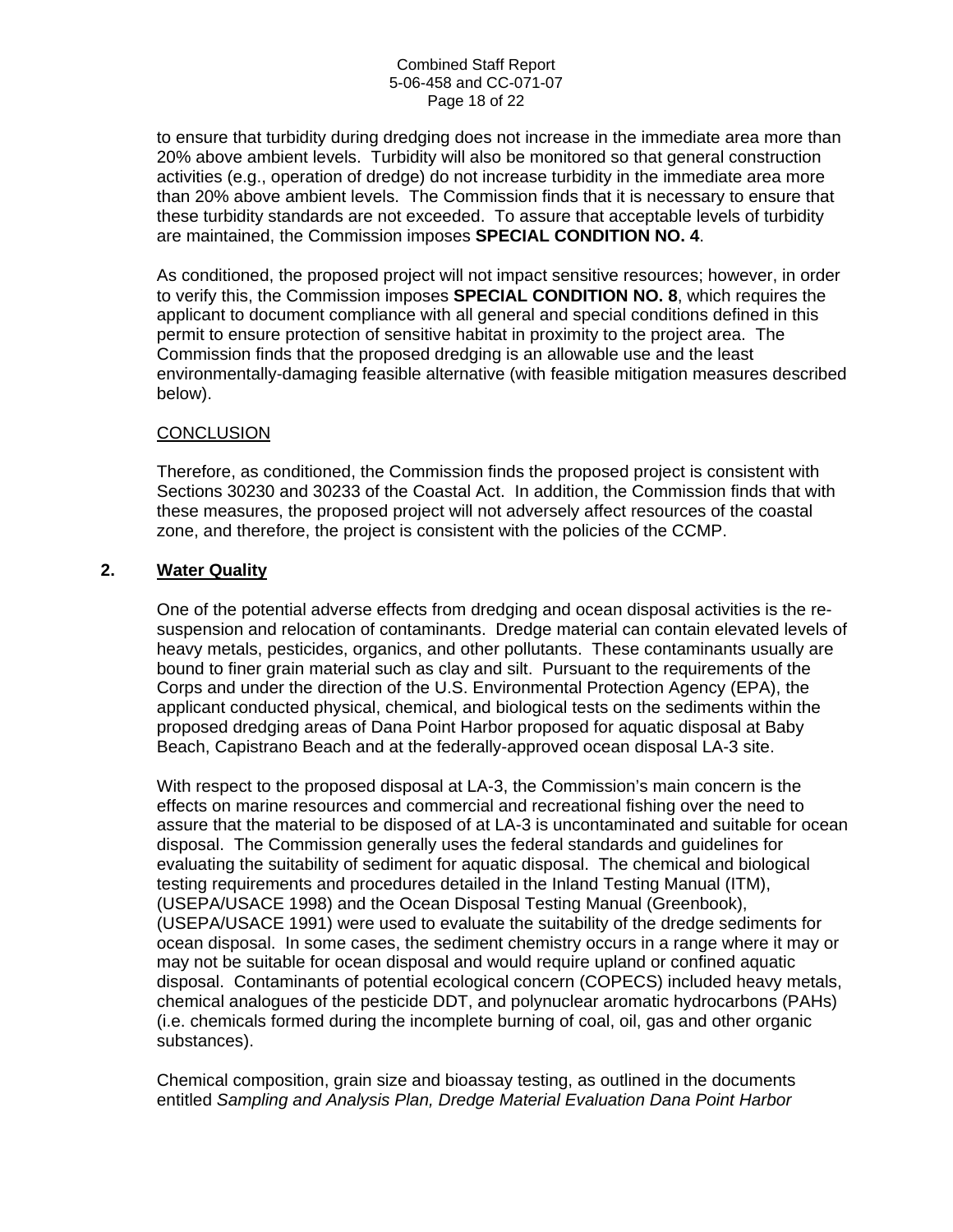*Maintenance Dredging* prepared by Kinnetic Laboratories, Inc. dated July 2006 and *Dredge Material Evaluation Dana Point Harbor Maintenance Dredging* prepared by Kinnetic Laboratories, Inc. dated March 2007, were conducted, and it was determined that the proposed material to be deposited on Baby Beach and Capistrano Beach was allowable and confirmed that the remaining dredged material should be deposited at LA-3. More specifically, the reports stated that sediments from test composite A are suitable for beach nourishment. The reports also state that the majority of the sediments from test composites B and C are suitable fro ocean disposal at LA-3. An exception is noted for test results for individual core C2, which was located near a storm drain within the harbor. Since submittal of the application, the proposed project has been amended to remove dredging from this location as previously discussed earlier in the staff report.

The USACE, EPA and RWQCB have affirmatively stated that the disposal of dredged sediments on Baby Beach, Capistrano Beach and LA-3 is acceptable.

In order to further protect water quality, the Commission imposes **SPECIAL CONDITION NO. 5**, which requires the applicant comply with other water quality best management practices for the duration of the dredging period.

In addition, while the RWQCB has reviewed the sediment analyses, the 401 permit is still pending. Thus, the Commission imposes **SPECIAL CONDITION NO. 6**, which requires applicant to the submit a copy of the 401 permit issued by the RWQCB regarding the proposed project, or a letter of permission, or evidence that no permit or permission is required prior to the issuance of permit

#### **CONCLUSION**

Therefore, as conditioned, the Commission finds the proposed project consistent with Section 30231 of the Coastal Act. In addition, the Commission finds that with these measures, the proposed project will not affect water quality resources of the coastal zone, and therefore, the project is consistent with the Water Quality policy of the CCMP.

#### **3.** *Caulerpa Taxifolia*

In the late 1990's, a non native and invasive aquatic plant species, *Caulerpa taxifolia* (herein *C. taxifolia*), was discovered in parts of Huntington Harbour (Emergency Coastal Development Permits 5-00-403-G and 5-00-463-G) which occupies similar habitat. *C. taxifolia* is a tropical green marine alga that is popular in the aquarium trade because of its attractive appearance and hardy nature. In 1984, this seaweed was introduced into the northern Mediterranean. From an initial infestation of about 1 square yard it grew to cover about 2 acres by 1989, and by 1997 blanketed about 10,000 acres along the coasts of France and Italy. Genetic studies demonstrated that those populations were from the same clone, possibly originating from a single introduction. This seaweed spreads asexually from fragments and creates a dense monoculture displacing native plant and animal species. In the Mediterranean, it grows on sand, mud and rock surfaces from the very shallow subtidal to about 250 ft depth. Because of toxins in its tissues, *C. taxifolia* is not eaten by herbivores in areas where it has invaded. The infestation in the Mediterranean has had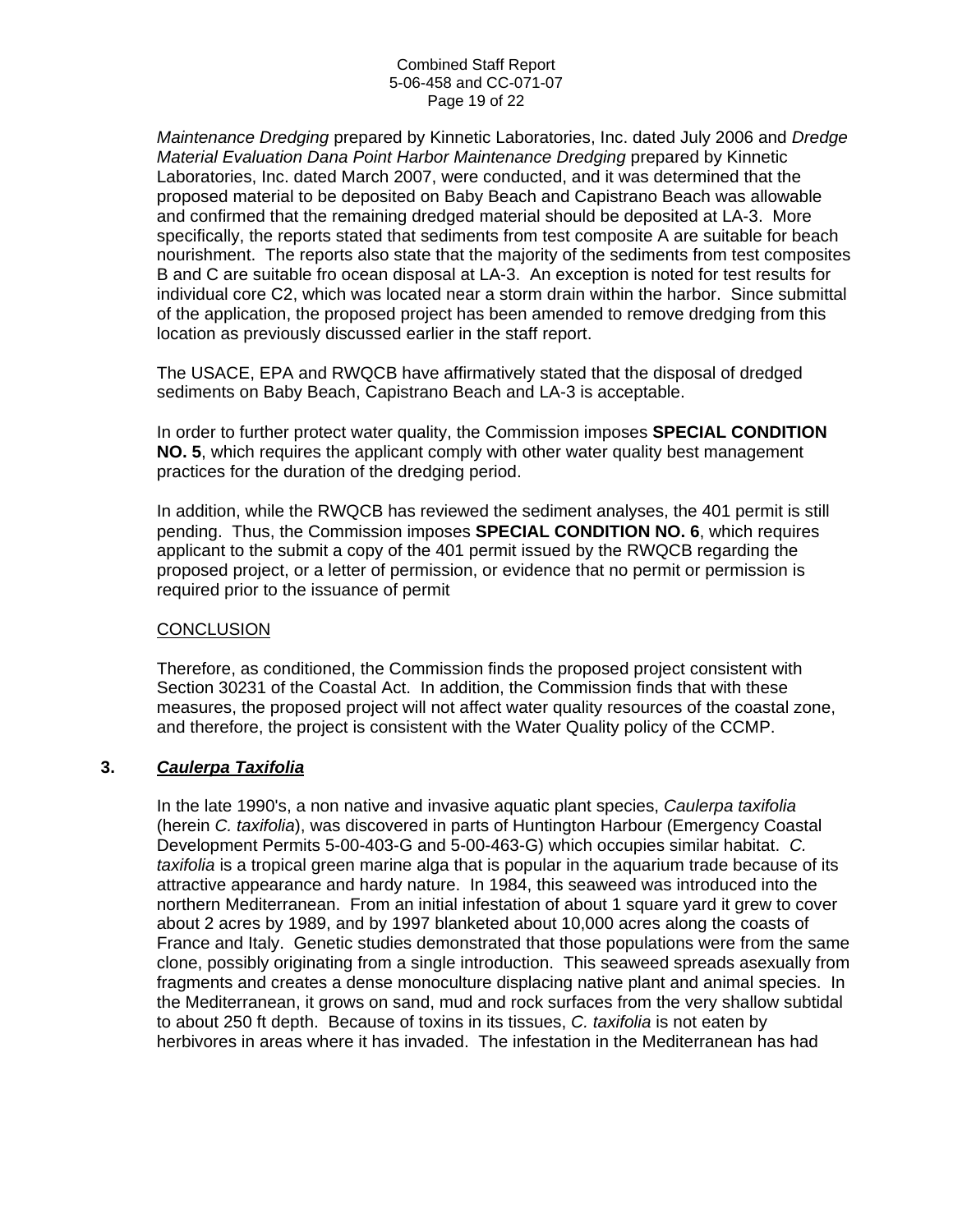#### Combined Staff Report 5-06-458 and CC-071-07 Page 20 of 22

serious negative economic and social consequences because of impacts to tourism, recreational diving, and commercial fishing<sup>[1](#page-19-0)</sup>.

Because of the grave risk to native habitats, in 1999 *C. taxifolia* was designated a prohibited species in the United States under the Federal Noxious Weed Act. In addition, in September 2001 the Governor signed into law AB 1334 which made it illegal in California for any person to sell, possess, import, transport, transfer, release alive in the state, or give away without consideration various Caulerpa species including *C. taxifolia*.

In August 2000, an infestation of *C. taxifolia* was discovered in Huntington Harbor in Orange County. Genetic studies show that this is the same clone as that released in the Mediterranean. Other infestations are likely. Although a tropical species, *C. taxifolia* has been shown to tolerate water temperatures as low as 50ºF. Although warmer southern California habitats are most vulnerable, until better information if available, it must be assumed that the whole California coast is at risk. All shallow marine habitats could be impacted. In response to the threat that *C. taxifolia* poses to California's marine environment, the Southern California Caulerpa Action Team, SCCAT, was established to respond quickly and effectively to the discovery of *C. taxifolia* infestations in Southern California. The group consists of representatives from several State, federal, local and private entities. The goal of SCCAT is to completely eradicate all *C. taxifolia* infestations.

If *C. taxifolia* is present, any project that disturbs the Bay bottom could cause its spread by dispersing viable tissue fragments. The proposed project would disturb the harbor bottom by dredging and *C. taxifolia* could be distributed to other parts of the bay or to the open ocean through transport of the dredge spoils for ocean disposal. The site has not been surveyed for *C. taxifolia*. Therefore, the Commission imposes **SPECIAL CONDITION NO. 7,** which identifies the *C. taxifolia* survey procedures necessary to be completed prior to beginning any construction.

#### **CONCLUSION**

Therefore, as conditioned, the Commission finds the proposed project is consistent with Sections 30230 and 30233(b) of the Coastal Act. In addition, the Commission finds that the

Jousson, O., J. Pawlowski, L. Zaninetti, A. Meinesz, and C.F. Boudouresque. 1998. Molecular evidence for the aquarium origin of the green alga Caulerpa taxifolia introduced to the Mediterranean Sea. Marine Ecology Progress Series 172:275-280.

Komatsu, T. A. Meinesz, and D. Buckles. 1997. Temperature and light responses of the alga Caulerpa taxifolia introduced into the Mediterranean Sea. Marine Ecology Progress Series 146:145-153.

Gacia, E. C. Rodriquez-Prieto, O. Delgado, and E. Ballesteros. 1996. Seasonal light and temperature responses of Caulerpa taxifolia from the northwestern Mediterranean. Aquatic Botany 53:215-225.

Belsher, T. and A. Meinesz. 1995. Deep-water dispersal of the tropical alga Caulerpa taxifolia introduced into the Mediterranean. Aquatic Botany 51:163-169.

<span id="page-19-0"></span> $\overline{a}$ <sup>1</sup> References : Meinesz, A. (Translated by D. Simberloff) 1999. Killer Algae. University of Chicago Press

Chisholm, J.R.M., M. Marchioretti, and J.M. Jaubert. Effect of low water temperature on metabolism and growth of a subtropical strain of Caulerpa taxifolia (Chlorophyta). Marine Ecology Progress Series 201:189-198

Ceccherelli, G. and F. Cinelli. 1999. The role of vegetative fragmentation in dispersal of the invasive alga Caulerpa taxifolia in the Mediterranean. Marine Ecology Progress Series 182:299-303

Smith C.M. and L.J. Walters. 1999. Fragmentation as a strategy for Caulerpa species: Fates of fragments and implications for management of an invasive weed. Marine Ecology 20:307-319.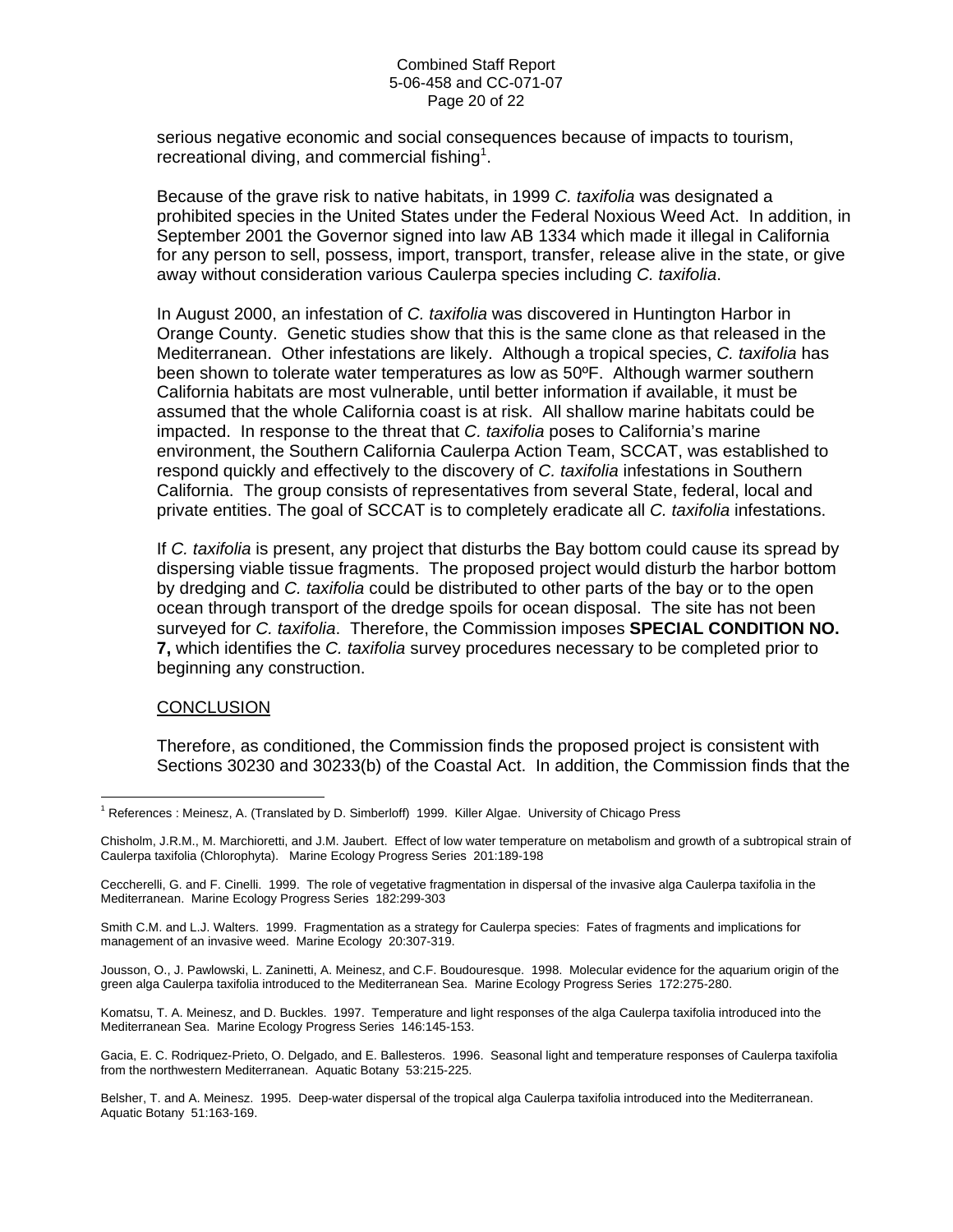#### Combined Staff Report 5-06-458 and CC-071-07 Page 21 of 22

proposed project will not adversely affect resources of the coastal zone, and therefore, the project is consistent with the policies of the CCMP.

#### **4. Recreation and Public Access**

The proposed project will allow for continued long-term use of coastal waters for recreational boating. Temporary impacts to the use of the recreational facility and marina during dredging is expected. A minimum number of boat slips will be closed during dredging, but the boats will be moved to temporary slips. The County will only relocate boats and will not install any new docks. If the County intends to install new docks, they would need to submit an amendment to this permit to accomplish this. Thus, access will constantly be maintained on-site.

The proposed project includes the placement of sediment at Baby Beach and Capistrano Beach and public access to these placement areas on the beach would be temporarily prohibited during the active construction period for safety reasons. A condition of the permit (**SPECIAL CONDITION NO. 9**) requires the applicant to minimize beach area closures by limiting closed beach areas to an area not to exceed two hundred feet from the pipeline and deposition area. Furthermore, as discussed previously, during the period when the sediment placement pipes are present on the beach, sand would be pushed up and around and over the pipes to create a "walkover" ramp for people to be able to safely go over the pipes. Therefore, access to and along those portions of the beach which are not temporarily closed will be maintained. The long-term benefits of beach nourishment offset the temporary reduction in beach use by providing a larger, more stable beach for public recreation.

#### **CONCLUSION**

Therefore, as conditioned, the Commission finds that the proposed project is consistent with Sections 30210, 30213 and 30221 of the Coastal Act. In addition, the Commission finds that the proposed project will not adversely affect resources of the coastal zone, and therefore, the project is consistent with the policies of the CCMP.

#### **5. Commercial Boating/Recreational Boating/Fishing**

The project will have no negative effects on commercial or recreational boating or fishing in the area. The dredging and placement of material at LA-3 will aid in helping to continue to protect and provide commercial fishing and recreational boating industries in Dana Point Harbor by improving navigation within the bay.

#### **CONCLUSION**

Therefore, as conditioned, the Commission finds that the proposed project is consistent with Sections 30234, 30234.5, 30220 and 30224 of the Coastal Act. In addition, the Commission finds that the proposed project will not adversely affect resources of the coastal zone, and therefore, the project is consistent with the policies of the CCMP.

## **E. LOCAL COASTAL PROGRAM (LCP)**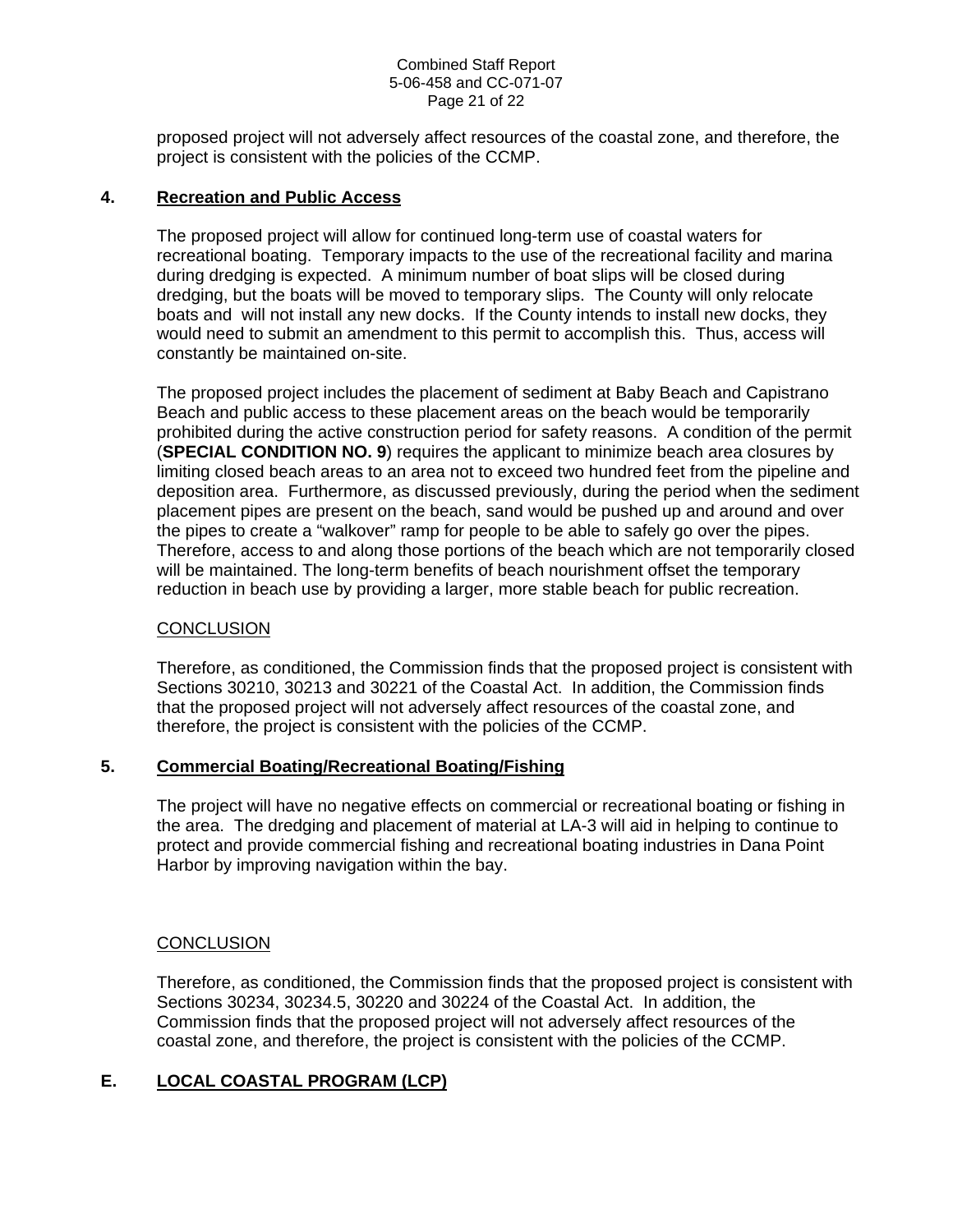#### Combined Staff Report 5-06-458 and CC-071-07 Page 22 of 22

Section 30604(a) of the Coastal Act provides for the issuance of coastal development permits directly by the Commission in regions where the local government having jurisdiction does not have a certified local coastal program. The permit may only be used if the Commission finds that the proposed development will not prejudice the ability of the local government to prepare a Local Coastal Program which conforms with the Chapter 3 policies of the Coastal Act.

The proposed development is taking place in the City of Dana Point, which has a certified Local Coastal Program (LCP). However, the dredging, which is located in the water of the harbor, and placement of dredged material is taking place on the beach at Baby Beach and Capistrano Beach, all of which is occurring partially or wholly within the Commission's area of original jurisdiction. Section 30601.5 of the Coastal Act allows the Commission to take action on development proposals where there is both local and Commission jurisdiction, and the City of Dana Point has agreed to let the Commission process a CDP for the portions of this project within the City's jurisdiction. Therefore, the development must be evaluated for consistency with the Chapter 3 policies of the Coastal Act. The project, as conditioned, is consistent with the Chapter 3 policies of the Coastal Act and therefore will not prejudice the ability of the City to continue to administer its LCP.

# **F. CALIFORNIA ENVIRONMENTAL QUALITY ACT (CEQA)**

Section 13096 of Title 14 of the California Code of Regulations requires Commission approval of Coastal Development Permit applications to be supported by a finding showing the application, as conditioned by any conditions of approval, to be consistent with any applicable requirements of the California Environmental Quality Act (CEQA). Section 21080.5(d)(2)(A) of CEQA prohibits a proposed development from being approved if there are feasible alternatives or feasible mitigation measures available which would substantially lessen any significant adverse effect which the activity may have on the environment.

The County of Orange is the lead agency for purposes of CEQA compliance. A Categorical Exemption (IPO6-346) dated November 27, 2006 was prepared for this project pursuant to the provisions of CEQA.

The proposed project is located in an urban area. Infrastructure necessary to serve the project exists in the area (i.e., docks, parking). The proposed project has been conditioned in order to be found consistent with the resource protection policies of the Coastal Act. As conditioned, the proposed project has been found consistent with the public access, water quality, and habitat protection policies of the Coastal Act. Mitigation measures to minimize adverse effects include: special conditions related: **1)** placement of sediment material on Baby Beach and Capistrano Beach shall be done by placing the material directly on the beach; **2)** construction timing to avoid adverse impacts upon California grunion; **3)** staging area; **4)** turbidity control; **5)** construction responsibilities; **6)** pre-construction *Caulerpa Taxifolia* survey; **7)** Regional Water Quality Control Board (RWQCB) 401 Permit approval; **8)** post completion report; and **9)** requirements related to temporary beach closure. As conditioned, there are no feasible alternatives or feasible mitigation measures available, beyond those required, which would substantially lessen any significant adverse effect which the activity may have on the environment. Therefore, the Commission finds that the proposed project, as conditioned to mitigate the identified effects, is the least environmentally damaging feasible alternative and can be found consistent with the requirements of the Coastal Act to conform to CEQA.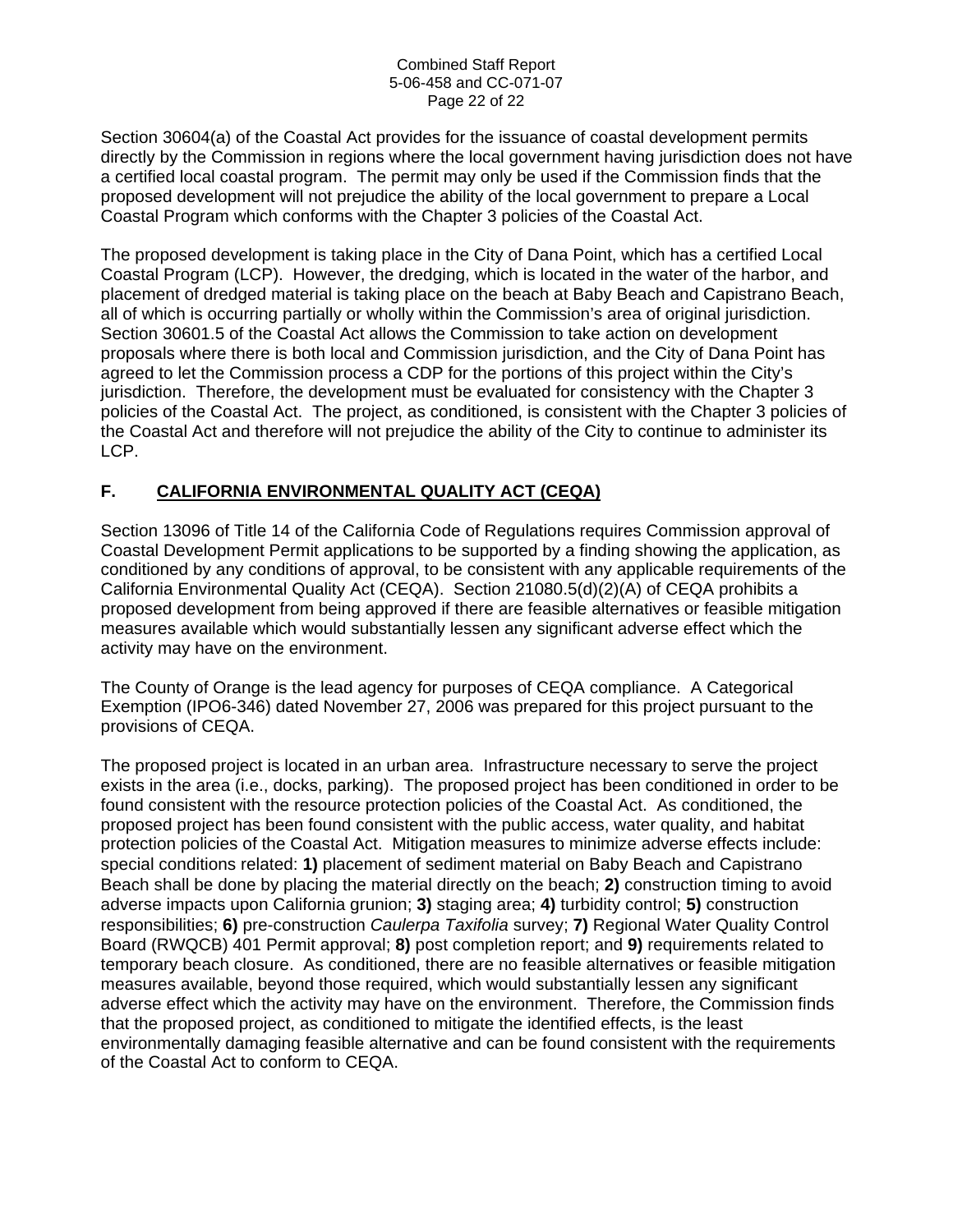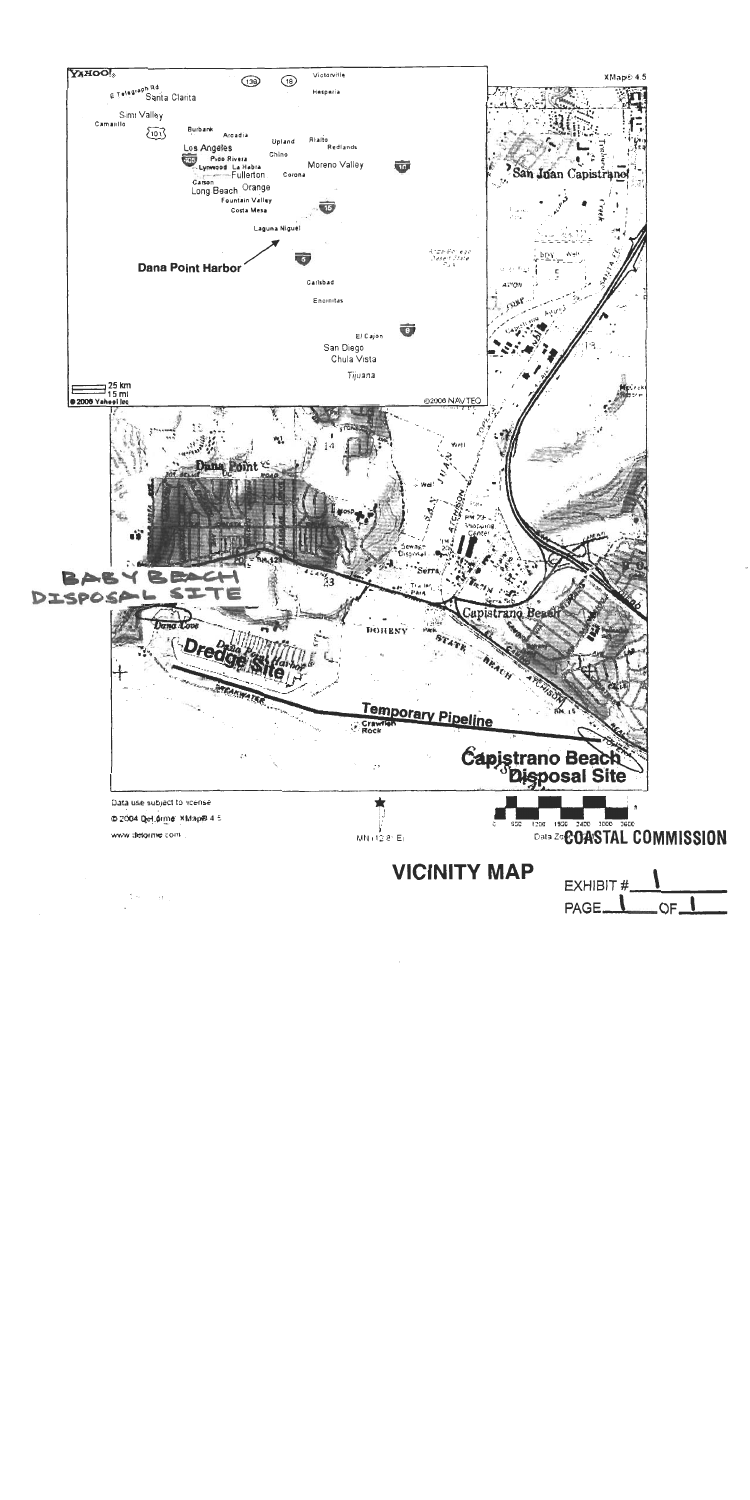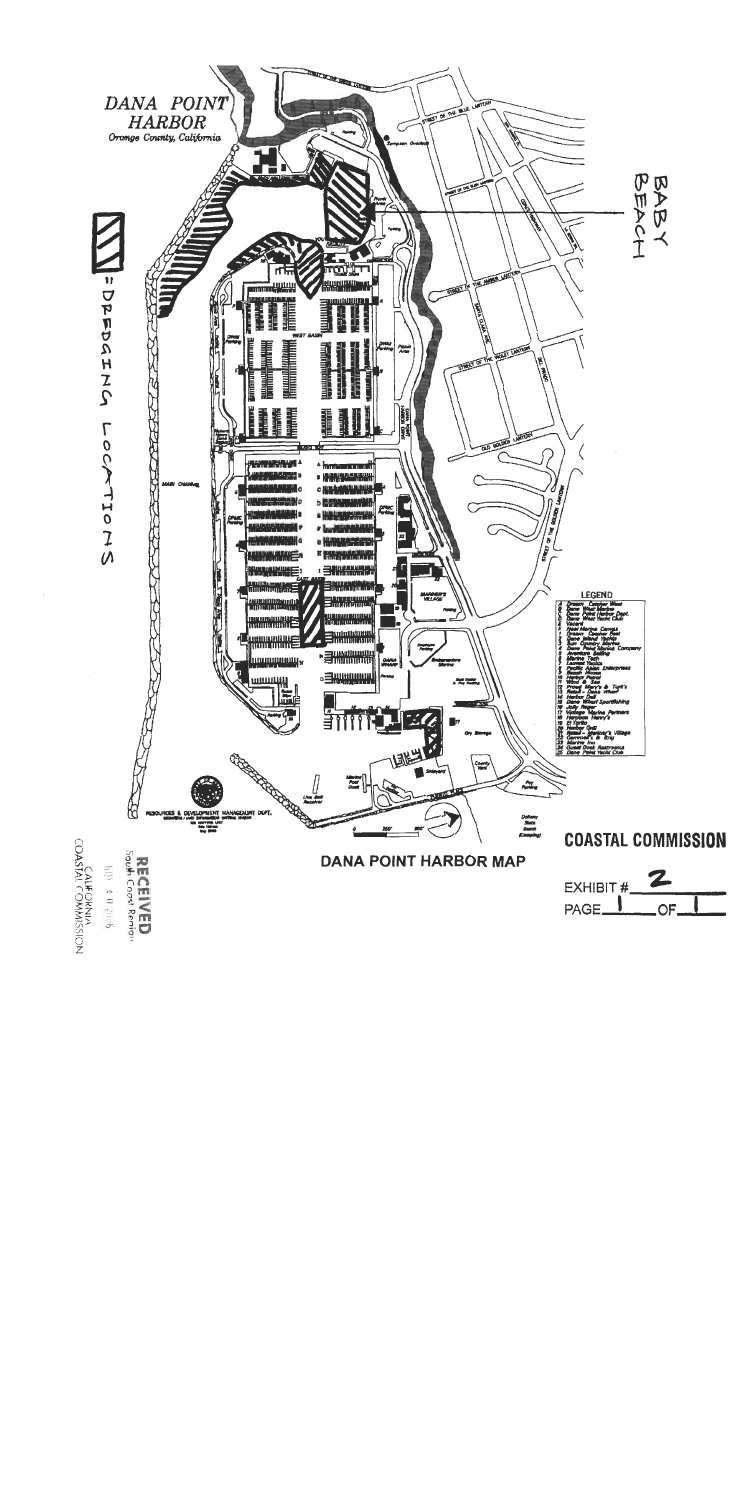